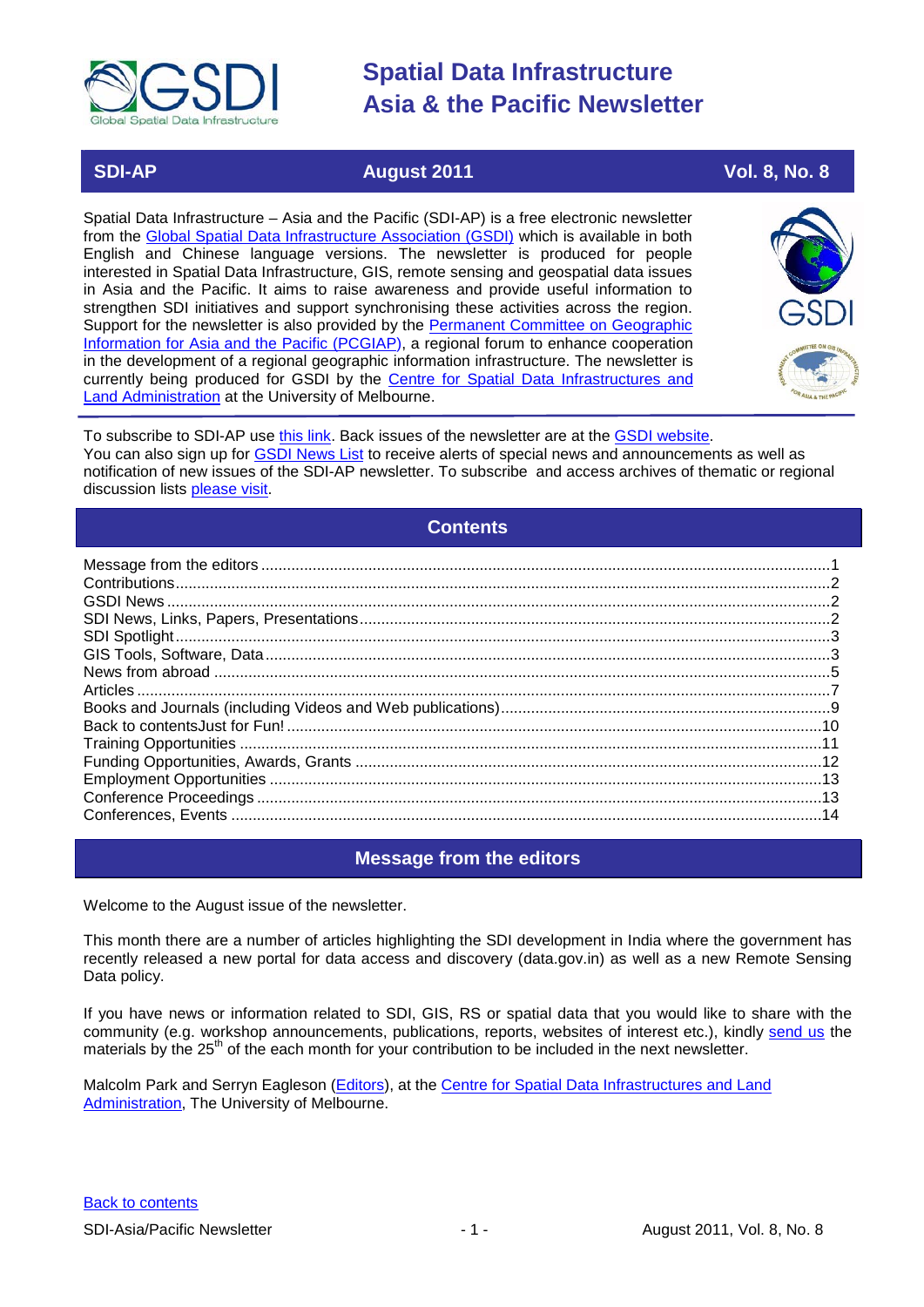

### **Contributions**

<span id="page-1-0"></span>Thank you to the following people and organisations for their contributions to this issue: Kate Lance, and Baek Wonkug for news feeds, Jeremy Shen and Bruce Lan and colleagues for the Chinese translation as well as Shivani Lal, *GIS Development*, *GeoSpatial World* and *Asia Surveying & Mapping* magazine for directly contributing to the newsletter.

## **GSDI News**

<span id="page-1-1"></span>

### **[Memorandum of Understanding \(MoU\) sign between GSDI and ICA](http://www.gsdi.org/node/314)**

During the 25<sup>th</sup> International Cartographic Conference (ICC) in Paris, France (4-8 July 2011), a Memorandum of Understanding (MoU) has been signed between the GSDI Association and the International Cartographic Association (ICA).

#### **[Call for proposals: GSDI Small Grants Program 2011-2012](http://www.gsdi.org/node/315)**

The Global Spatial Data Infrastructure (GSDI) Association, the FGDC, and GISCorps have announced the Small Grants Program for the year 2011-12.

**Application deadline: 31 October 2011. See under** ["Funding Opportunities, Awards, Grants"](#page-11-0)

#### <span id="page-1-2"></span>[Back to contents](#page-0-0)

### **SDI News, Links, Papers, Presentations**

#### **UN Establishes [a Committee on Global Geospatial Information](http://www.vector1media.com/spatialsustain/un-establishes-a-committee-on-global-geospatial-information.html?utm_source=feedburner&utm_medium=feed&utm_campaign=Feed%3A+SpatialSustain+%28Spatial+Sustain%29&utm_content=Google+Reader)**

The United Nations Economic and Social Council (ECOSOC) voted to establish a committee on global geospatial information management in order to enhance international dialogue and cooperation on spatial data infrastructures. The UN recognizes the benefits of geospatial information for application to humanitarian, peace and security, environmental and development challenges as well as to responses to climate change, natural disasters, pandemics, famines, population displacement, and food and economic crises.

The committee will focus on helping countries to build the infrastructure for gathering, validating, compiling, and disseminating geospatial information, especially in developing countries. It will also compile best practices and case studies from national, regional and local scales. The committee will include experts from all member states and international organizations.

Source: Vector1Media

#### **[Portal augurs well for transparency](http://www.thehindu.com/news/national/article2290880.ece)**

The unveiling of an official data access and sharing policy and the commissioning of a data portal (data.gov.in), which is on the anvil, will pave the way for digitally opening up the Central government data to the public. "The data portal will be having meta-data [data about data], which will facilitate the discovery of the data and access from the portals of respective government departments/ministries. At present, the data policy is likely to cover the Central government and all activities funded by the Government of India," said R. Siva Kumar, CEO of National Spatial Data Infrastructure, and head of Natural Resources Data Management System, Department of Science and Technology.

Source: The Hindu

#### **[Mapping India: another National GIS effort launched](http://suvratk.blogspot.com/2011/07/mapping-india-another-national-gis.html)**

#### **India Government unveils [new Remote Sensing Data Policy](http://www.dnaindia.com/india/report_government-unveils-new-remote-sensing-data-policy_1562713)**

The government has unveiled a new remote sensing data policy which allows all data of resolutions up to 1 meter to be distributed on a non-discriminatory basis and on "as requested basis".

The [Remote Sensing Data Policy 2011](http://www.isro.org/news/pdf/RSDP-2011.pdf) (RSDP 2011) replaces a 2001 policy which allowed all data of resolutions up to 5.8 metres to be distributed on non-discriminatory and "as requested" basis.

The RSDP 2011, apart from opening up the remote sensing sector, will remove certain restrictions to facilitate more users to access high resolution data for developmental activities.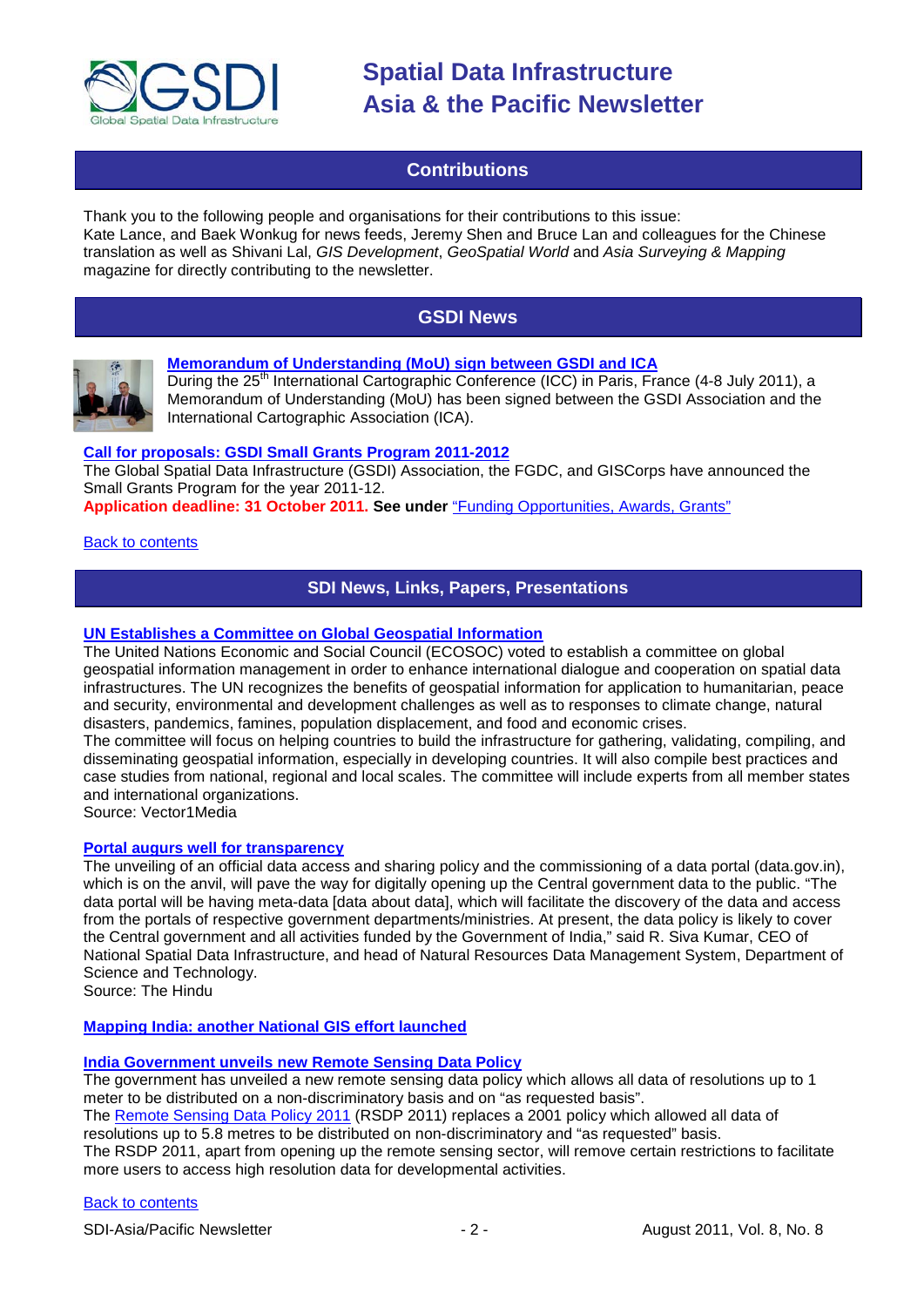

The RSDP however with a view to protect national security interests states that all data of better than 1 meter resolution shall be screened and cleared by the appropriate agency prior to distribution.

The policy adds that government users namely, ministries, departments, public sector, autonomous bodies, government research and development institutions, government educational, academic institutions, can obtain the data without any further clearance.

But private sector agencies which support developmental activities will need the recommendation at least by one government agency.

The RSDP-2011 comes into effect immediately, and may be reviewed from time-to-time-by the government. Thanks to Kate Lance for this item

#### **[The Development of National Spatial Data Infrastructure in Indonesia](http://www.slideserve.com/presentation/101094/The-Development-of-National-Spatial-Data-Infrastructure-in-Indonesia)**

Rudolf W. Matindas Deputy of Spatial Data Infrastructure National Coordinating Agency for Surveys and Mapping (BAKOSURTANAL). This presentation highlights the need for an SDI to reduce duplication, increase quality and expand international outreach.

Presentation available via slideserve

#### **[Marine SDI Course in Bangkok from OceanWise and CARIS](http://www.sdimag.com/20110714169/news/corporate/marine-sdi-course-in-bangkok-from-oceanwise-and-caris.html)**

OceanWise and Caris delivered the inaugural 'Marine SDI' management course in Bangkok on behalf of the [East Asia Hydrographic Commission.](http://home.eahc.asia/) The first in a series of courses on the theoretical and practical aspects of hydrographic database design and management to support the development of marine, national and regional spatial data infrastructures (SDI) was delivered successfully from 20 to 24 June 2011 in Bangkok. The course was hosted by the Hydrographic Department of the Royal Thai Navy (HDRTN) on behalf of the East Asia Hydrographic Commission (EAHC) and supported financially by the International Hydrographic Organisation [\(IHO\).](http://www.iho.int/)

Source: SDI Magazine

#### **[New trans-Tasman Research Partnership Launched in NZ](http://www.voxy.co.nz/politics/new-trans-tasman-research-partnership-launched-parliament/5/95019)**

Taking public health research, crime research, hazards management, cultural mapping and city planning to the next level through advanced technologies is the goal of a new and unique trans-Tasman partnership for the University of Canterbury. The University will officially become the first New Zealand university to partner with Australia's Cooperative Research Centre for Spatial Information (CRCSI). Source: [Asian Surveying & Mapping](http://www.asmmag.com/201107141763/new-trans-tasman-rsch-partnership-launched-in-nz.html) and Voxy.co.nz

#### <span id="page-2-0"></span>[Back to contents](#page-0-0)

### **SDI Spotlight**



<span id="page-2-1"></span>This month's "Spotlight" feature is from Davood Shojaei who completed his Bachelor of Science degree in Surveying Engineering at University of Tabriz and Master of Science degree in Photogrammetry at [KNT University of Technology,](http://www.kntu.ac.ir/) Tehran, Iran. Now, he is a PhD student and member of the Centre for Spatial Data Infrastructures and Land Administration in the Department of Geomatics [\(CSDILA\)](http://csdila.unimelb.edu.au/) at [the University of Melbourne.](http://www.unimelb.edu.au/)

## **3D Cadastral Visualization**

#### "**If I can't picture it, I can't understand it**." – Albert Einstein



#### **1. Land Registration**

The rapid growth of population and decrease of natural resources have concerned decision makers about the land. During the years, the importance of land increased more and more and modern methods of land registration emerged to register the land more accurate and precise.

#### [Back to contents](#page-0-0)

SDI-Asia/Pacific Newsletter  $\sim$  3 - August 2011, Vol. 8, No. 8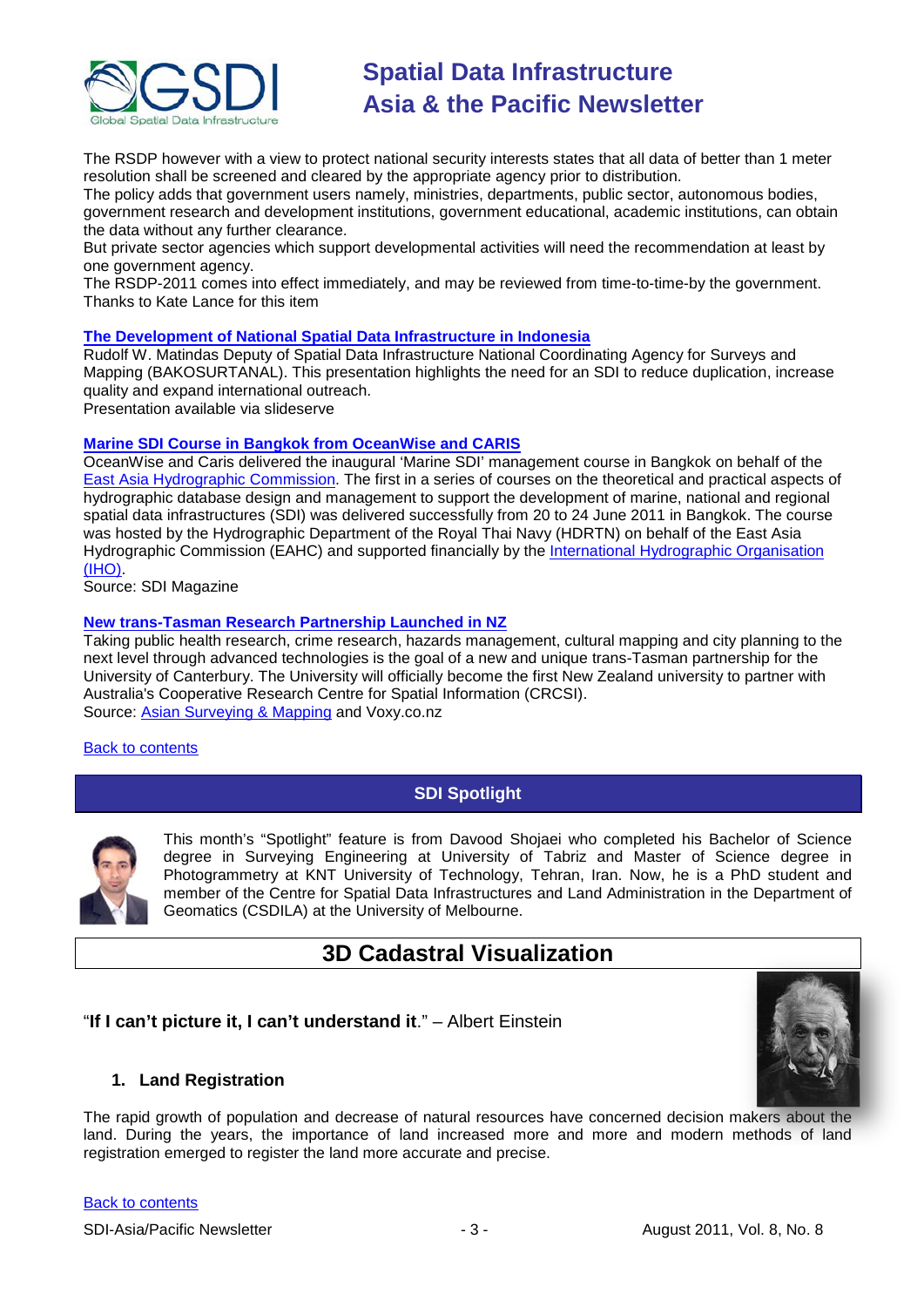

In the past, ownership and land were registered based on simple natural characters on the earth such as rivers, rocks, trees or manmade objects like walls. Utilizing surveying techniques as a new discipline to measure the earth, could improve land registration methods. Surveyors provided services to the owners and governments to determine the position of ownerships on the Earth precisely. Therefore, this was a big step toward to new methods of land administration. Surveyors could create parcel maps based on these measurements which were named cadastral maps and governments started to manage the land and legislate new laws to compel owners to pay tax based on their properties.

### **2. Cadastre**

The cadastre is the core of Land Administration Systems and the cadastral systems incorporate identification of land parcel and registration of land rights. The land parcel is stored in cadastral systems. Current cadastral systems are based on two-dimensional and attribute data are attached to parcels. In a wide definition, the cadastral systems contain right, restriction and responsibility attached to parcels. In the other word, cadastre deals with land and the rights associated to it. It can be considered to be a combination of geometrical and attribute data which is managed by the country's constitution.

#### **3. 3D Cadastre**

In major cities and especially in business districts, land value is becoming more important and as a direct result of that new types of land use have been emerged. These new types of land use are mainly located above or under or even beyond the physical parcel. These types of ownership put traditional methods of land registration, 2D cadastre, on a trouble. Based on 2D cadastral parcel, there are restrictions for registering of land in 3D situations. For example, 2D cadastre has limitation to register buildings on top of each other, infrastructure above and under the ground, ownership beyond the physical boundary of a parcel and apartments. In Addition, these 3D objects cannot be defined with legal objects in 2D cadastre and



therefore they cannot be registered as an object in the cadastral systems or even in 2D maps.

Consequently, by increasing occurrences of these complex 3D-situations, researchers are looking for solutions. These investigations are including the definitions of 3D physical objects, 3D registration, the 3D modelling and 3D visualization in cadastral systems.

### **4. 3D Cadastre Visualization**

Regarding of importance of visualization in cadastral systems, it needs to be emphasized that visualization is considered to act as valid and reliable replacement for the real world in various diciplines. It is a potent communication media and utilized to convey an image of the real world. Therefore, this image should be enough clear to send a true message and intention to viewers. Computer visualizations are considered as a powerful communication tool to support a wide range of users from planners, architecture, engineers, public and etc. Although computer simulations and visualization tools are becoming more and more sophisticated, the understanding of the users perceptual and their responses are very important. It is imporatnt to consider that visualization is a tool for communicating with people who are less familiar with traditional visualization methods such as maps, plan views, etc.

In a cadastral system, visualization is one of the most important components. In 3D cadastral visualization, the virtual model of buildings and properties has to be sufficient and a set of core features of creating 3D buildings is needed to give a clear and quick understanding. Using wireframe graphics, hidden line and surfaces, surface shading and illumination, texture mapping and virtual reality can optimize the geographic visualization. In addition, some interactions and specifications are very important. For example, reasonable modelling of physical objects, lighting and shadowing, definition of viewpoints, linking, walking through, flying, real-time interactive navigation and etc. are a requirement today.

[Back to contents](#page-0-0) Furthermore, benefits of intelligent 3D cadastre can enhance communication via visualization, better decisions, better plans, better designs and better analysis for other related disciplines. The 3D cadastre can serve not only for cadastre and mapping but also to a wide variety of application fields, like tourism, environment protection, architecture, urban planning, real estate management, urban facility management, navigation, public, safety,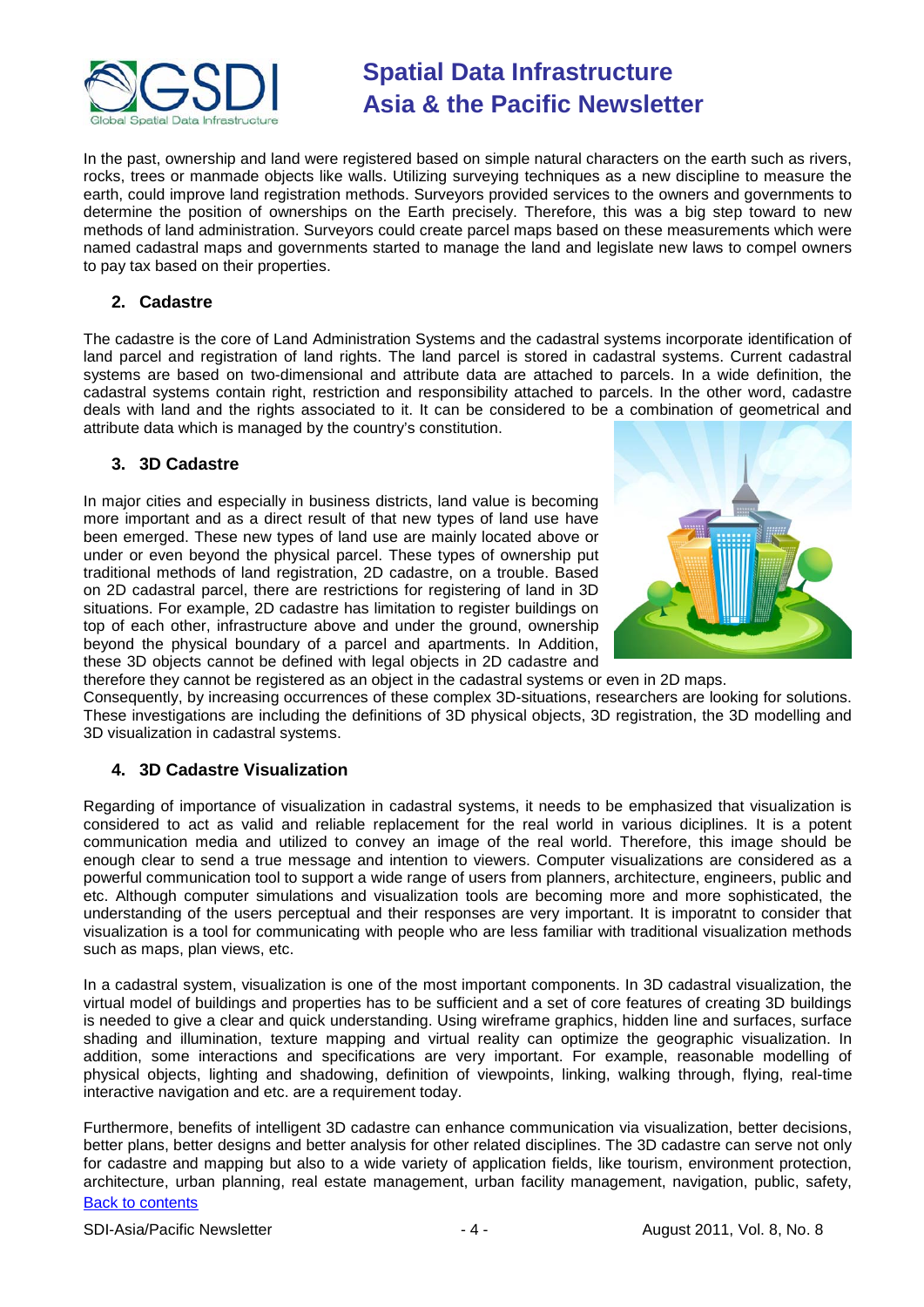

disaster management, radio network planning, noise emission mapping and etc. 3D cadastre, 3D GIS and 3D city models are important keys for giving answers to current and future problems of city development and as a rich information data for e-Government.

Based on the above-mentioned goals, to achieving a platform which is specific for 3D cadastre visualization and meet its requirements, a research has been defined in this filed in the Centre of SDIs and Land Administration at the University of Melbourne in 2010 to investigate the role of visualizations as communication tool to convey understanding of correct 3D cadastral concepts, create an un-bias perception and evaluation, and extend a scientific toolbox in this area of research by a qualitative methodological approach. This research is included the assessment of current situation of applicable platforms to utilize a web-based technology to create an environment for data visualization and serving as a platform for cadastral purposes. The user of this platform can be public, architectures, real estates, land surveyors, land registers and etc with different type of interface and functions based on their roles and levels of expertise.

The editors remind our subscribers and readers that we welcome contributions for the *Spotlight* feature.

#### [Back to contents](#page-0-0)

### **GIS Tools, Software, Data**

**[Application of Geographic Information Systems \(GIS\) to public health practice in India](http://www.phfi.org/index.php?option=com_content&view=article&id=203%3Aapplication-of-geographic-information-systems-gis-to-public-health-practice-in-india&catid=94%3Ahealth-system-and-policy-current-projects&Itemid=252)**This study aims to create a comprehensive geospatial database linking health status of rural populations along with their social, cultural and environmental characteristics. Using this information, a community health index that will predict the health outcome of communities for a given set of physical and social factors will be devised. This information will then be provided back to community representatives, district and state policy makers to effect policy changes at the peripheral levels.

Source: Public Health Foundation of India

#### **[How are geospatial technologies being applied to achieve resilience?](http://www.vector1media.com/spatialsustain/how-are-geospatial-technologies-being-applied-to-achieve-resilience.html?utm_source=feedburner&utm_medium=feed&utm_campaign=Feed%3A+SpatialSustain+%28Spatial+Sustain%29&utm_content=Google+Reader)**

With increasing global change comes a need to return ecosystems to their strongest natural health, and to ensure that our built environment can adapt rather than crumble from natural forces. Stepped-up ecological change is forcing new levels of land and infrastructure management, and geospatial technology is well-poised to analyze impacts, improve designs, and monitor outcomes. Source Vector1Media

**[Secret WWII Underground Bunkers and Tunnels Mapped with ProMark 100 GNSS Receiver](http://www.asmmag.com/201107211814/secret-wwii-underground-bunkers-and-tunnels-mapped-with-promark-100-gnss-receiver.html)**

Beneath the surface of this tropical paradise in the city of Townsville on Australia's Sunshine Coast lies a still hidden maze of tunnels and underground bunkers, once said to be used by General Douglas MacArthur. Learning the secrets of this labyrinth that was a major WWII staging point for battles in the South West Pacific is the passion of Kevin Parkes, of Geo Positioning Services, a local Ashtech dealer. Source: Asian Surveying & Mapping

#### <span id="page-4-0"></span>**[Walking Access Mapping System open for public use](http://www.geospatialworld.net/index.php?option=com_content&view=article&id=22700:walking-access-mapping-system-open-for-public-use&catid=47&Itemid=1)**

The New Zealand Walking Access Commission opened the Walking Access Mapping System (WAMS) [\(www.wams.org.nz\)](http://www.wams.org.nz/) for public use. It uses GIS technology to allow users to zoom in, using topographic or aerial view, to investigate publically accessible land in any part of New Zealand. It also offers a 'Tracks and Access Points' view that shows physical tracks and other access points to the outdoors. Source: Geospatial World and [NZ Geospatial Strategy](http://www.geospatial.govt.nz/walking-access-mapping-system-open-for-public-use)

#### **[Japanese Citizen Scientists Map Radiation](http://worldblog.msnbc.msn.com/_news/2011/07/12/7036501-japans-citizen-scientists-map-radiation-diy-style)**

With the Japanese government only providing spotty information about the radiation leaking from the damaged Fukushima nuclear plant in the early days after the devastating March 11 earthquake and tsunami, a group of tech-minded citizen scientists set out to fill in the "black holes" in the knowledge base. They did so by crafting their own Geiger counters and handing them out to volunteers in the disaster area to measure the fallout. Source: [Asian Surveying & Mapping](http://www.asmmag.com/201107121752/japanese-citizen-scientists-map-radiation.html) and MSNBC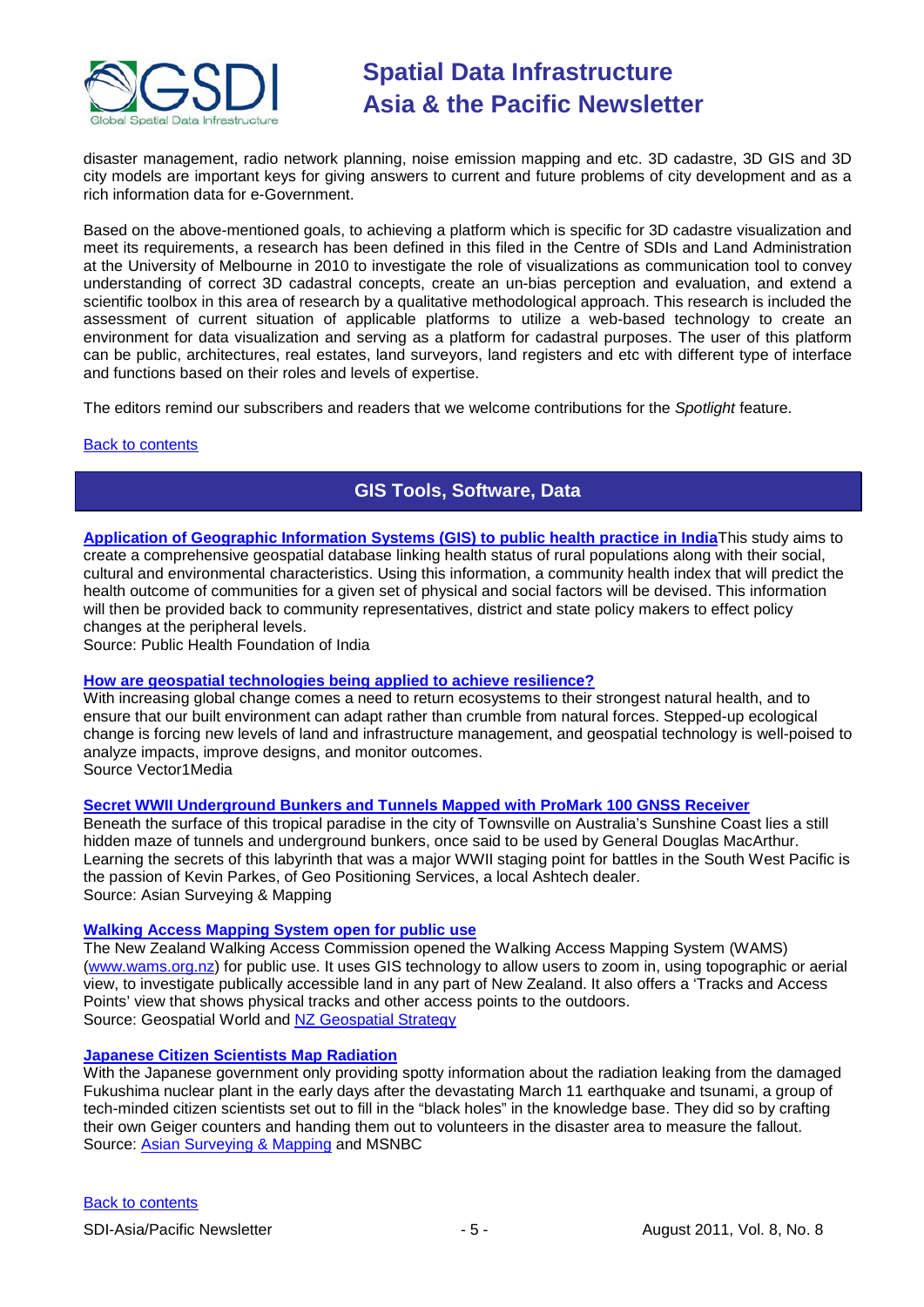

#### **News from abroad**

*"This section has been included to highlight some of the developments happening outside the region which demonstrate SDI in action.*

**[The Elevation Certificate -](http://www.amerisurv.com/content/view/8870/153/) Part 1** by C. Barton Crattie, CFM and Wendy Lathrop (The American Surveyor) This article is intended to enumerate some of the primary errors surveyors make as relayed to us from individuals associated with the NFIP (National Flood Insurance Program) over the years. If we as surveyors do not shape up, it is entirely possible that we will be replaced by other methodology. Most sections of the standard Elevation Certificate will be visited briefly. As a professional, is it worth putting your license and financial wellbeing on the line for something you don't fully understand? The Elevation Certificate is an important document affecting large sums of money, far exceeding a monthly insurance premium.

**[What Does An Integrated Geospatial](http://www.asmmag.com/201107261859/what-does-an-integrated-geospatial-strategy-mean.html) Strategy Mean?** By Jeff Thurston (Asian Surveying & Mapping) From surveying to mapping to earth observation, technologies are continually changing. At the same time, regulations and laws are continually evolving. Meanwhile, financial budgets are fluctuating and the the demands of partners and the public are fluctuating. It is not surprising that so many different views about the 'best way forward' are being proposed. But which strategy is the most appropriate, which is truly representative of an integrated geospatial strategy?

#### **U.S. FGDC endorses address data standard**

The Steering Committee of the Federal Geographic Data Committee (FGDC) endorsed the United States Thoroughfare, Landmark and Postal Address Data Standard. The Standard is the culmination of efforts of the Address Standard Working Group (ASWG) formed by the Urban and Regional Information Systems Association (URISA) in 2005. The ASWG worked under the authority of the U.S. Census Bureau, which is the maintenance authority for the standard. The Standard contains four parts: address data content, classification, transfer, and quality. The Standard covers each of the main types of addresses found in the United States, and provides a framework for classifying them, understanding their component parts and attributes, testing their quality, and organizing them for exchange with other agencies and the public. Street addresses are the location identifiers most widely used by state and local government and the public. Street addresses are critical for administrative, emergency response, research, marketing, mapping, geospatial information systems, routing and navigation, and for law enforcement and first-responders in time of crises. The adoption of the Standard will provide local, state, tribal, and federal agencies with a means to share address information, as well as a methodology for improving response to emergency and non-emergency service requirements, with associated improvements in efficiency, effectiveness, and economy. "The United States Thoroughfare, Landmark, and Postal Address Data Standard will have a significant impact at all levels of government and is an essential component of the National Spatial Data Infrastructure," said Ivan DeLoatch, Executive Director of the FGDC. "We encourage government agencies, as well as others, to implement the standard for it provides a foundation for understanding and developing solutions for the many challenges in our communities." Source: [FGDC.gov](http://www.fgdc.gov/fgdc-news/fgdc-endorses-address-data-standard) and [URISA.org](http://www.fgdc.gov/fgdc-news/fgdc-endorses-address-data-standard) – thanks to Wonkug Baek for this item

#### **[Geography: a world of opportunity](http://www.geoconnexion.com/uploads/training&ed_ukv9i4.pdf)**

As part of its not-for-profit educational programme, Esri UK introduced the 'Palin effect' at its recent annual user conference. Here, Managing Director Richard Waite discusses geography with the veteran globe-trotter Michael Palin.

Source: [GeoConnexion](http://www.geoconnexion.com/geoconnexionuk.php)

#### **[On the Edge: Tracking Slips and Creeps](http://www.gpsworld.com/government/emergency-response/on-edge-tracking-slips-and-creeps-11843)**

The Earth's surface is constantly shifting, being deformed as earthquake faults accumulate strain, and slip or slowly creep over time. Not long ago, scientists relied solely on seismometers to monitor the earth's movements. Today, GPS has taken prominence as an indispensible tool.

PANGA, the monitoring network covering the Pacific Northwest, uses GPS to monitor this movement by measuring the precise position (within 5 millimeters or less) of stations near active faults relative to each other. By determining how the stations have moved, ground deformation can be determined. Source: GPS World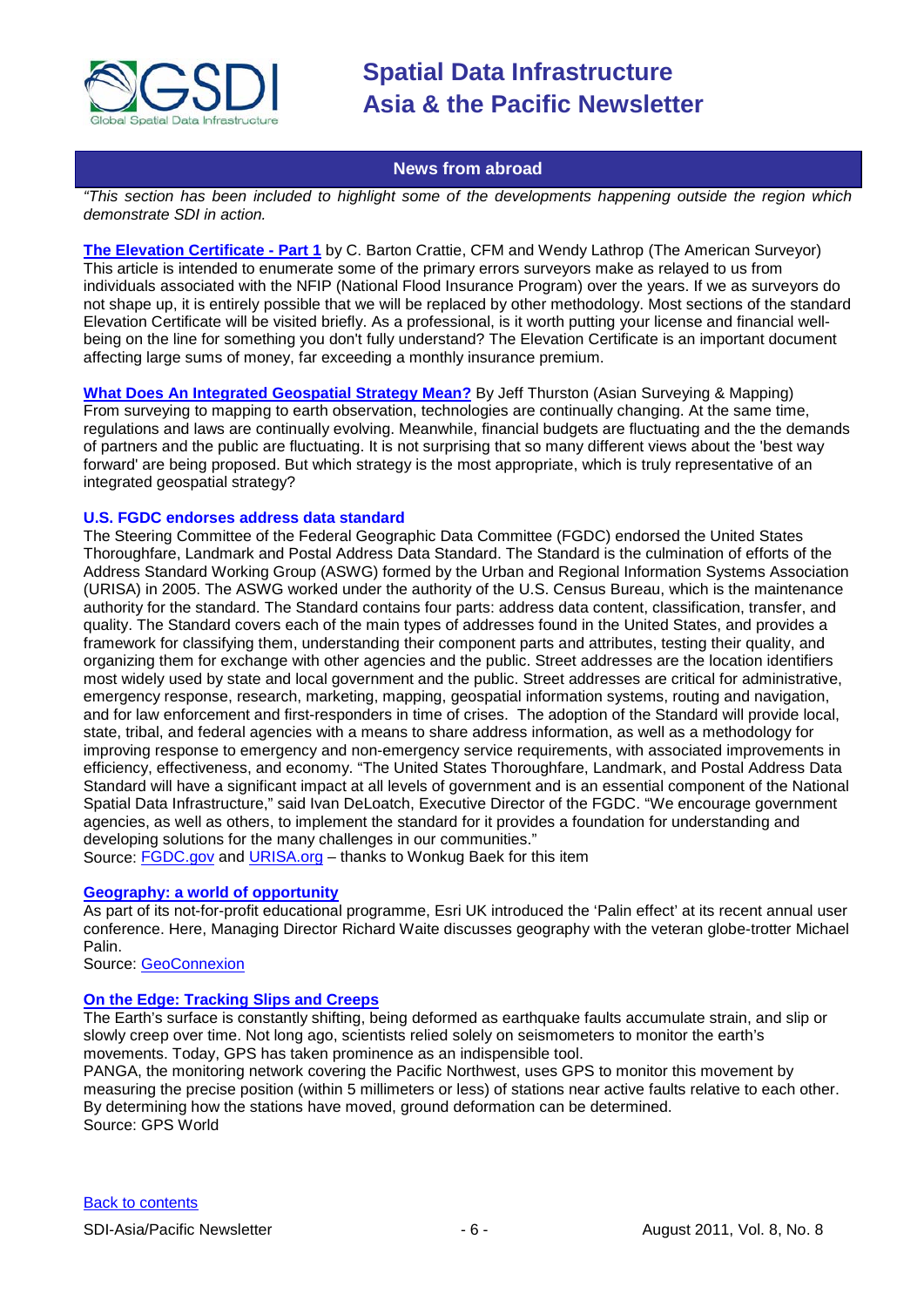

#### **[When 3d pulls into the Station](http://www.geoconnexion.com/uploads/3Dstation_intv10i7.pdf)**

The oldest railway station in Paris is being updated to haAndle newer, larger trains. Aa French company is using 3d scanning to keep the work on track. Source: Geo International

**[Advances in GIS Lead to Rise of Academic Pursuit of Spatial Humanities](http://www.asmmag.com/201107261840/advances-in-gis-lead-to-rise-of-academic-pursuit-of-spatial-humanities.html)** by Matt Ball (Asian Surveying & Mapping)

The continued advancement of Geographic Information Systems, with a depth of data related to physical locations and the ability to analyze events over both space and time, have given rise to the exploration of history. These capabilities have now spawned a new academic field known as spatial humanities where scholars such as historians, archaeologists, theologians, architects, sociologists, and literary theorists use the tools to map historical events as well as fictional worlds.

The ability to explore historical events through both place and time provides a whole new level of scholarship. Mapping reveals patterns and allow for the systematic analysis of layers of information that reveal new insights that are impossible to see out of context.

[Examples of Spatial Humanities Projects](http://www.nytimes.com/interactive/2011/07/27/arts/spatial-maps.html?scp=3&sq=%22spatial%20humanities%22&st=cse) (New York Times)

**[New labels in Google Earth, including mouseover extents](http://www.gearthblog.com/blog/archives/2011/07/new_labels_in_google_earth_includin.html)** – Google Earth blog Thanks to Ross Johnson for this item

**[Underground Cables mapped on](http://googlemapsmania.blogspot.com/2011/07/undersea-cables-on-google-maps.html) Google**

This is an interactive Google Map of the world's undersea communications infrastructure. The map displays the major cables that allow internet and other data to travel from the other side of the world, across the oceans and into your home. Thanks to Ross Johnson for this item

**[Mapping the good earth](http://feedproxy.google.com/~r/sciencealert-latestfeatures/~3/-jt2QV-KERU/20111407-22396.html?utm_source=feedburner&utm_medium=email)** - Claire Harris reports in ECOS magazine.

A free online resource has been developed to provide a three-dimensional digital map of the world's soils.

Thanks to Ross Johnson for this item

<span id="page-6-0"></span>**[Back to contents](#page-0-0)** 



**Articles**

#### **[Reconstructing An Accident Scene](http://www.amerisurv.com/content/view/8869/153/)** by Daniel C Brown (The American Surveyor)

As do many police forces, the Royal Canadian Mounted Police (RCMP) investigates motor vehicle collisions as part of its mandate. The RCMP has trained some police officers to provide additional investigative expertise as collision analysts and collision reconstructionists.

#### **[SDI for Malaysian land administration](http://ijsdir.jrc.ec.europa.eu/index.php/ijsdir/article/view/175/228)**

[International Journal of Spatial Data Infrastructures Research](http://ijsdir.jrc.ec.europa.eu/) **(article under review, 2011)**

**Abstract:** Land administration started with a manual land tax collection and subsequently moved towards a computerised system to improve the land information delivery services. However, three factors in non-technical integration issues (institutional, legalisation and social) have turned out to be the main problems for land administration stakeholders especially at national level for multi-government countries. The implementation of Spatial Data Infrastructure concept can reduce non-technical integration issues among land administration stakeholders to produce better decisions for a spatially enabled government. The result from this research could act as a guideline for the making of policy, strategy and management for land information delivery services for multi-government country (federal, state and local). This research will be useful for land administrators, land strategy management decision makers and multi-land researchers in land ownership, land use and land value fields.

The International Journal of Spatial Data Infrastructures Research IJSDIR is a peer-reviewed journal published exclusively on line by the Joint Research Centre of the European Commission. The aim of the Journal is to further the scientific endeavor underpinning the development, implementation and use of SDIs. The Journal is published free of charge and adheres to the Open Archives Initiative, which aims to facilitate the

#### [Back to contents](#page-0-0)

SDI-Asia/Pacific Newsletter  $-7 -$  - 7 - August 2011, Vol. 8, No. 8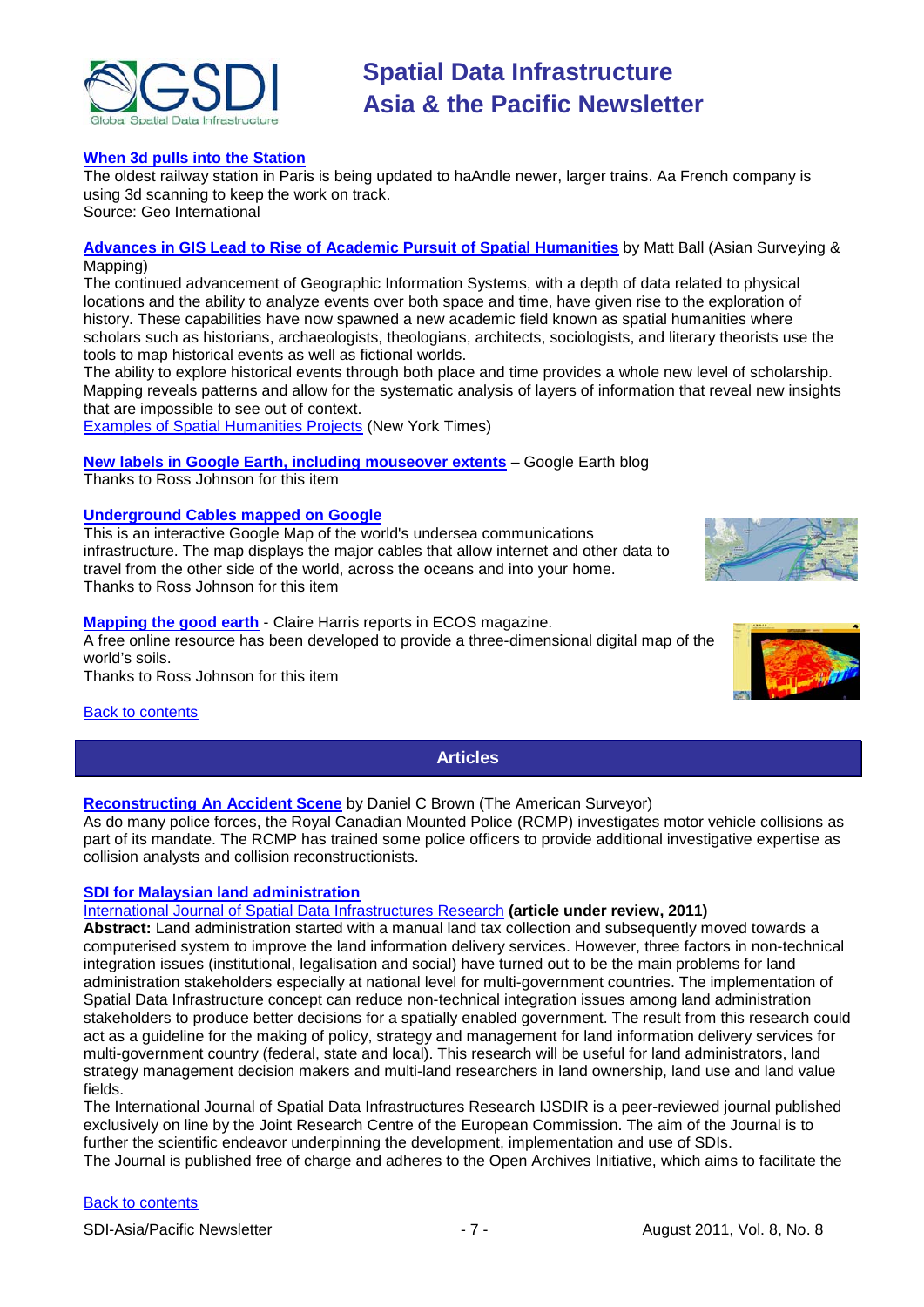

dissemination of electronic content.

#### **Subsurface Modeling - [Utilities Can't Be Seen... Can They Be Surveyed?](http://www.amerisurv.com/content/view/8871/153/)**

by Les MacFarlane, LS, and Jim Waite (The American Surveyor)

The accuracy and detail of above-ground surveying continues to be enhanced by satellite-based positioning, and optical technologies like LiDAR and laser scanning. Software is now available to greatly ease the reduction of large amounts of 3D geospatial data into useful digital models. Planners, engineers, architects, and analysts can then easily manipulate these models on a computer, viewing existing infrastructure in the context of a proposed design or redevelopment. With databases of 3D models increasingly available for infrastructure projects, virtual representations are possible early in the planning stage, presented in a context that is readily understandable to all project stakeholders.

This richness of data has revolutionized the standard of care in our profession. Surveying practices and deliverables acceptable in the days before widespread use of GNSS, robotics, and scanning have been displaced by higher expectations, whether by statute or competition.

Below-ground however, today's expectations are not much different from times past.

#### **Mapping India: [another National GIS effort launched](http://suvratk.blogspot.com/2011/07/mapping-india-another-national-gis.html)**

National GIS promises to transform governance landscape, make life easier India is mapping out its newest national asset, a state-of-the art online information bank, which promises to transform governance, aid planning and make life easier for the man on the street. Called National GIS, this geographical information system powered service would be the first one-stop database of India's natural and physical assets, providing information and services about government schemes and businesses -- right from locating malls, hospitals or ATMs to lodging complaints.

The locational data service, expected to be fully operational in 3 years, would be accorded the status of a national asset and can accessed through desktops or mobiles. National GIS, which is expected to help boost productivity and keep a check on wasteful expenditure, will have a "citizen layer" that will make it possible for individuals to geographically tag complaints and grievances on a real-time basis that will be accessible to users across three levels-?government, businesses and citizens.

National GIS vision document v.1.0 (June 2011) –"Establishment of National GIS" under Indian National GIS Organization (INGO)

Source: [Economic Times of India;](http://articles.economictimes.indiatimes.com/2011-06-30/news/29721790_1_digital-map-core-group-gis-database) Rapid Uplift blog and [Public Information Infrastructure & Innovations](http://www.iii.gov.in/images/stories/innovation/GIS.pdf) (PDF)

#### **[Geo-Immersion Makes Maps Come Alive](http://www.directionsmag.com/articles/geo-immersion-makes-maps-come-alive/188848)** by [Miles O'Brien](http://www.directionsmag.com/authors/miles-obrien/188842) & [Jon Baime](http://www.directionsmag.com/authors/jon-baime/188843)

This article, which originally appeared on the National Science Foundation's Science Nation magazine, describes the work of the University of Southern California's Integrated Media Systems Center to develop "Geo-Immersion" applications.

Source: Directions Magazine

**[Military Surveying –](http://www.amerisurv.com/PDF/TheAmericanSurveyor_Cheves-MilitarySurveying_Vol8No5.pdf) then & now** from the American Surveyor

**[Geospatial standards, data sharing and interoperability](http://eepublishers.co.za/images/upload/PostionIT%202011/gis_july%202011_%20data-sharing-1.pdf)** by Steven Ramage, Open Geospatial Consortium Geospatial (or location) technology includes everything from geographic information systems (GIS) to location services, to earth observation, the GeoWeb, sensor networks, augmented reality, location-based Web advertising and much more.

Source: EE Publishers

**Iwakuni's Legacy** byGC Skipper (from Geospatial World)

Nearly 340 years ago, an exceptional team of engineers, mathematicians and surveyors in Japan joined forces to produce an architectural marvel--the wooden Kintai Bridge in Iwakuni.



**[Automatic interpretation of digital maps](http://www.sciencedirect.com/science/article/pii/S0924271611000426)** by Walter Volker & Fen Luo ISPRS Journal of Photogrammetry & Remote Sensing (also available in PDF format)

**Abstract**

In the past, the availability and/or the acquisition of spatial data were often the main problems of the realization of spatial applications. Meanwhile this situation has changed: on one hand, comprehensive spatial datasets already exist and on the other hand, new sensor technologies have the ability to capture fast and with high quality large amounts of spatial data. More and more responsible for the increasing accessibility of spatial data

#### [Back to contents](#page-0-0)

SDI-Asia/Pacific Newsletter  $-8 -$  - 8 - August 2011, Vol. 8, No. 8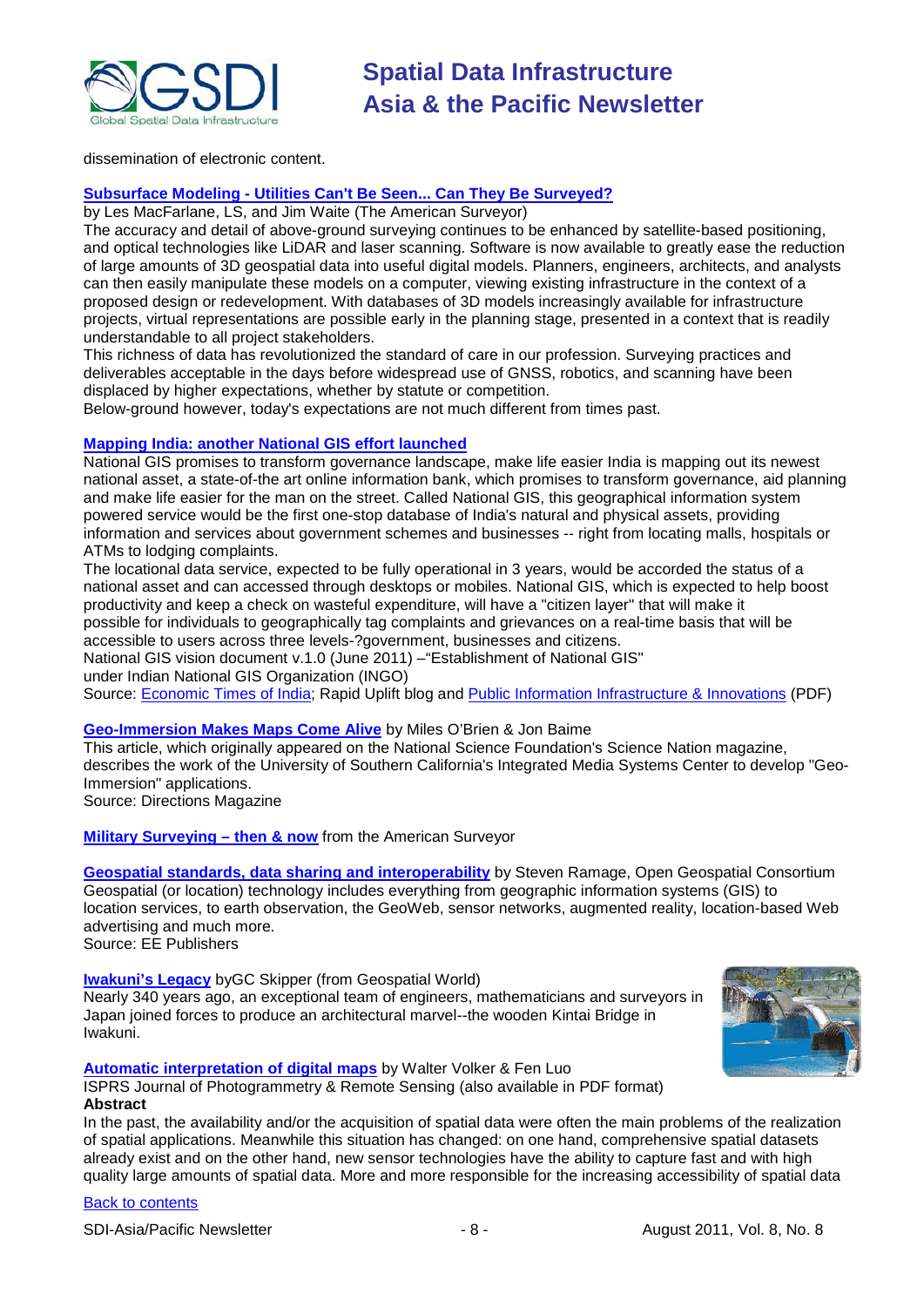

are also collaborative mapping techniques which enable users to create maps by themselves and to make them available in the internet. However, the potential of this diversity of spatial data can only hardly be utilized. Especially maps in the internet are represented very often only with graphical elements and no explicit information about the map's scale, extension and content is available. Nevertheless, humans are able to extract this information and to interpret maps. For example, it is possible for a human to distinguish between rural and industrial areas only by looking at the objects' geometries. Furthermore, a human can easily identify and group map objects that belong together. Also the type, scale and extension of a map can be identified under certain conditions only by looking at the objects' geometries. All these examples can be subsumed under the term "map interpretation". In this paper it is discussed how map interpretation can be automated and how automatic map interpretation can be used in order to support other processes. The different kinds of automatic map interpretation are discussed and two approaches are shown in detail.

**Keywords:** Interpretation; Classification; Spatial data mining; Analysis; Recognition Thanks to Ross Johnson for this item

#### <span id="page-8-0"></span>[Back to contents](#page-0-0)

## **Books and Journals (including Videos and Web publications)**

#### **[Thoughts on the Geospatial industry, Open Standards and Open Source](http://cameronshorter.blogspot.com/2011/06/memoirs-of-cat-herder-coordinating.html)** Cameron Shorter's blog

#### **[SDI Magazine](http://www.sdimag.com/)**

#### **[Development of the Arctic Research Mapping Application \(ARMAP\): Interoperability challenges and](http://www.sciencedirect.com/science/article/pii/S0098300411001361)**

**[solutions](http://www.sciencedirect.com/science/article/pii/S0098300411001361)** by G. Walker Johnson, Allison G. Gaylord, Juan C. Franco, Ryan P. Cody, Jerald J. Brady, William Manley, Mike Dover, Diana Garcia-Lavigne, Roberta Score, Craig E. Tweedie

Computers & Geosciences (in press, available online 23 April 2011) -- not an open access journal, subscription required

**Keywords:** Arctic science; Geospatial cyberinfrastructure; Geographic information system; WebGIS; Spatial data infrastructure; Virtual globes

**Abstract:** Ensuring interoperability between WebGIS applications is essential for maximizing access to data, data sharing, and data manipulation. Interoperability is maximized through the adoption of best practices, use of open standards, and utilization of spatial data infrastructure (SDI). While many of the interoperability challenges like infrastructure, data exchange, and file formats are common between applications, some regions like the Arctic present specific challenges including the need for presenting data in one or more polar projections. This paper describes the Arctic Research Mapping Application (ARMAP) suite of online interactive maps, web services, and virtual globes (the ARMAP suite; http://armap.org/) and several of the interoperability challenges and solutions encountered in development to date. ARMAP is a unique science and logistic tool supporting United States and international Arctic science by providing users with the ability to access, query, and browse information and data. Access to data services include a text-based search utility, an Internet Map Server client (ArcIMS), a lightweight Flex client, ArcGIS Explorer and Google Earth virtual globes, and Open Geospatial Consortium (OGC) compliant web services, such as Web Map Service (WMS) and Web Feature Service (WFS). Through the ARMAP suite, users can view a variety of Arctic map layers and explore pertinent information about United States Arctic research efforts. The Arctic Research Logistics Support Service (ARLSS) database is the informational underpinning of ARMAP. Avoiding duplication of effort has been a key priority in the development of the ARMAP applications. The ARMAP suite incorporates best practices that facilitate interoperability such as Federal Geographic Data Committee (FGDC) metadata standards, web services for embedding external data and serving framework layers, and open standards such as Open Geospatial Consortium (OGC) compliant web services. Many of the features and capabilities of ARMAP are expected to greatly enhance the development of an Arctic SDI.

#### **Burt's Solar Compass: Its Conception, Development, Manufacturing, Marketing and Daily Use by Robert C. Miller** (review by Jack Owens – The American Surveyor)

Experience with navigational trigonometry in high school led Robert Miller to a lifelong interest in the astronomical triangle and the equipment used in defining its values. A broader interest in the history of technology and continuing research led him to the work of 19th century Philadelphia survey instrument maker William J. Young. Many of Young's letters had been preserved in the William A. Burt family records at a research library in Michigan. Burt's invention of the solar compass overcame the problems of local attraction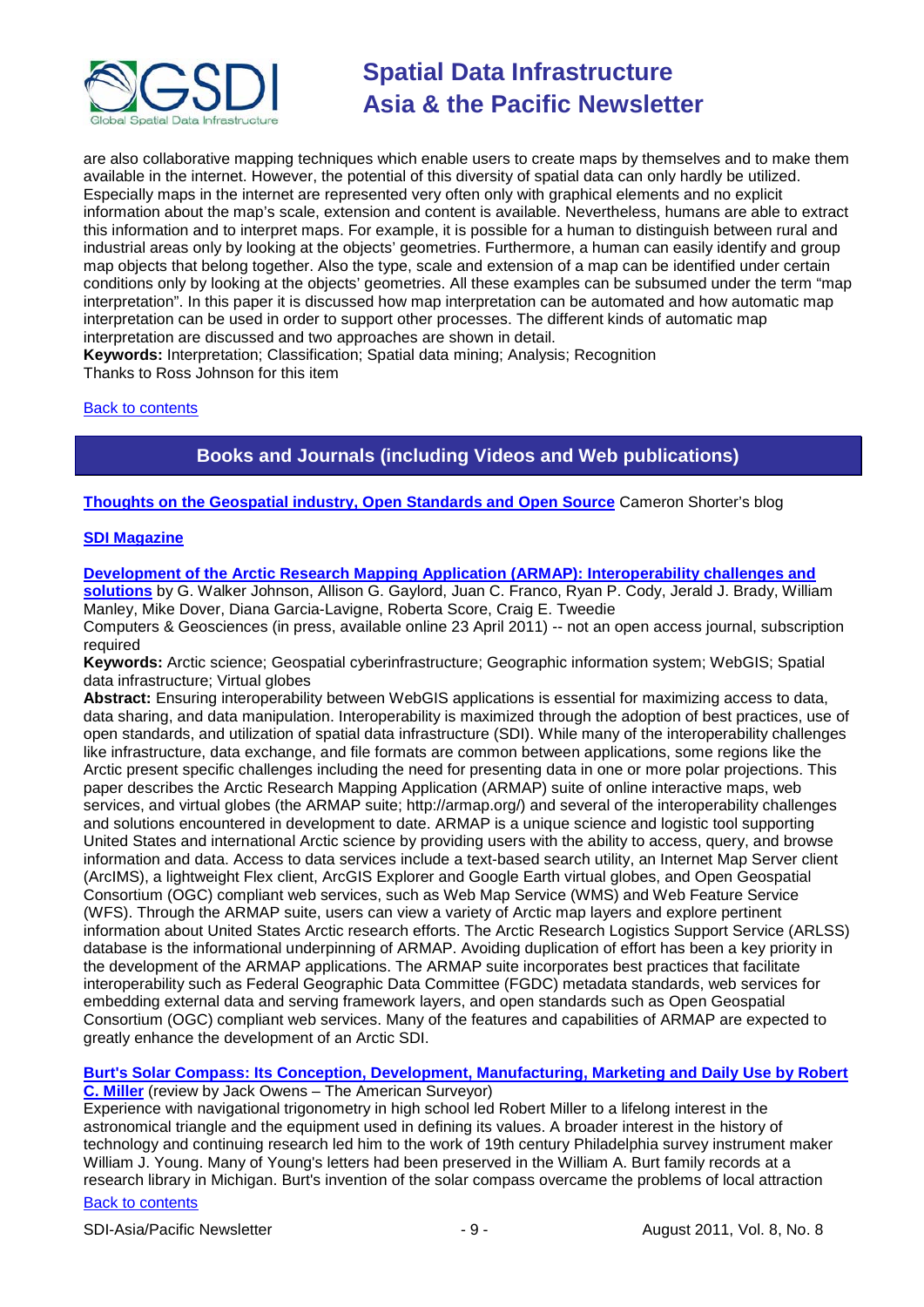

that affected the readings of a magnetic compass in an area rich in mineral deposits. Miller's studies revealed that later accounts of Burt's invention written late in the 19th century did not seem to reflect some of the facts he had been uncovering in his research, or presented apparent fabrications. He therefore began writing a more accurate account of the invention of the instrument that would define the direction for much of the surveys of the Public Land Survey System.

… At 135 pages, Burt's Solar Compass is compact but thorough. For anyone who enjoys the linking of original documents with surveying history, I recommend it. A companion CD provides transcribed copies of many of Miller's sources that history buffs will appreciate. The book may be ordered from [beau@mspsinstitute.org](mailto:beau@mspsinstitute.org) for \$30.

*Burt's Solar Compass: It Conception, Development, Manufacturing, Marketing and Daily Use* Author: Robert C. Miller Specs: 135 pages. \$30.

Publisher: Lansing, MI: Michigan Society of Professional Surveyors Institute, Spartan Printing, 2010.

#### **[LiDAR News, Vol 1, No 9](http://www.lidarnews.com/newsletter/Vol1No9.htm)**

**[Think Quarterly](http://thinkquarterly.co.uk/#aboutthebook)** – Google's new on-line magazine

**[Coordinates](http://mycoordinates.org/pdf/june11.pdf)** monthly magazine

**[SERVIR-Africa community news](http://www.servirglobal.net/africa/en/News/CommunityNews.aspx)**

**[The American Surveyor newsletter](http://www.amerisurv.com/newsletter/20JUL2011.htm)** (20 July)

**GISuser - [GIS and Geospatial Technology News](http://www.gisuser.com/)**

<span id="page-9-0"></span>[Back to contents](#page-0-0)

## **Just for Fun!**



#### **[Nepal to ascertain height of world's tallest peak](http://www.guardian.co.uk/world/2011/jul/20/nepal-survey-mount-everest-height)**

In an attempt to calculate the exact height of Mount Everest, Nepal launched a two-year geodesic survey to measure the Himalayan peak. Source: [GeoSpatial World](http://www.geospatialworld.net/index.php?option=com_content&view=article&id=22701:nepal-to-ascertain-height-of-worlds-tallest-peak&catid=66&Itemid=1) and The Guardian. See also [Asian Surveying & Mapping](http://www.asmmag.com/201107201808/how-high-is-mount-everest-nepal-survey-aims-to-answer-huge-question.html)

#### **The book** *Earth Platinum* **[is a unique cartographic Atlas -](http://www.vector1media.com/dialog/interviews/21256-cartography-of-earth-platinum-worlds-largest-atlas.html) and large. [The book defies the imagination with images the size of walls.](http://www.vector1media.com/dialog/interviews/21256-cartography-of-earth-platinum-worlds-largest-atlas.html)**

*Earth Platinum* is the world's largest atlas, and contains maps, text and photos. The maps are the largest scale of any world atlas on a single page, many of the images are so large they take up a wall of 6 feet x 9 feet. Millennium House has spent over US \$1 million in producing the mapping required for Earth. It will be published in August 2011. It will cost US \$100,000 per copy.

*More Information: [http://www.millenniumhouse.com.au](http://www.millenniumhouse.com.au/)* Source: V1 Magazine



#### **[US students lack proficiency in geography](http://www.geospatialworld.net/index.php?option=com_content&view=article&id=22703:us-students-lack-proficiency-in-geography&catid=77&Itemid=1)**

Less than one-third of the US students achieved at or above the proficient level in geography, according to a recent National Assessment of Educational Progress (NAEP) ['Report Card'.](http://nces.ed.gov/nationsreportcard/pdf/main2010/2011467.pdf) Source: GeoSpatial World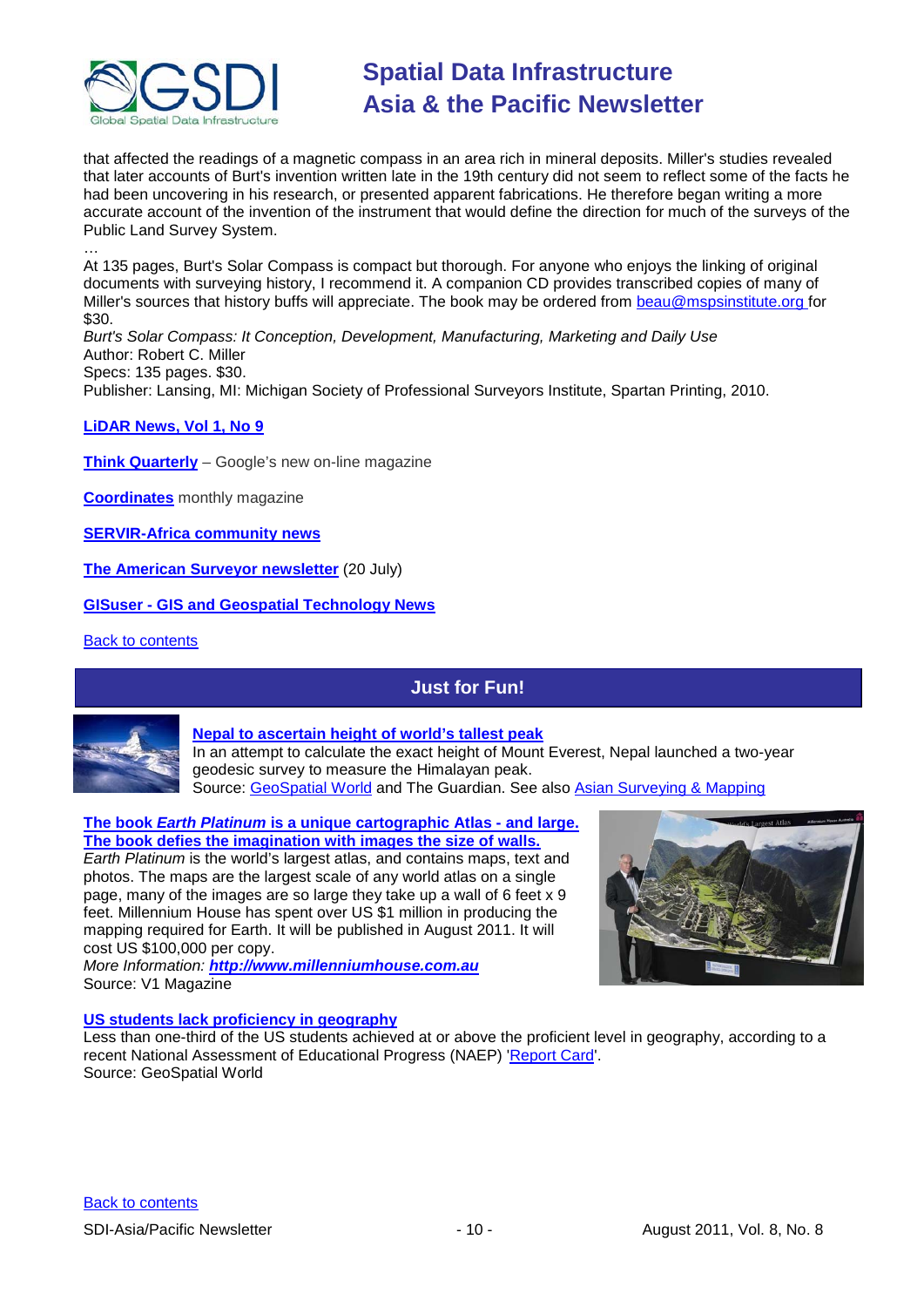

### **Training Opportunities**

#### <span id="page-10-0"></span>**[PhD Scholarship Position: Climate change, vector-borne diseases and vulnerability](http://www.healthyfutures.eu/index.php?option=com_k2&view=item&id=123:phd-position-announced)**

A PhD position in Climate change, vector-borne diseases and vulnerability (to commence in October 2011 and run for 3 years) is currently available through the Healthy Futures project.

The PhD position is embedded in a sandwich program jointly carried out between the Centre for Geographic Information System & Remote Sensing at the [National University of Rwanda \(CGIS-NUR\)](http://www.cgisnur.org/) and the Centre for Geoinformatics, *University of Salzburg (Austria; Z\_GIS)*. The candidate will be registered and supervised at NUR. A co-supervisor will be appointed by the University of Salzburg, whereas the candidate will have the opportunity to carry out the research at Z\_GIS (travel for 2-3 visits for 3 +- months). The reimbursement and stipend for the research will follow the NUR requirements.

#### **This PhD position is reserved for African-based scientists.**

The PhD scholarship will cover maintenance (monthly stipend), university fees, and includes funds to carry out research (including funds for fieldwork, laboratory work and to attend workshops and conferences). The funding will also enable the scholarship-holder to spend periods of time Z\_GIS at the University of Salzburg, Austria. **The deadline for application is 15 August 2011.**

Download the PhD Announcement at

< [http://www.healthyfutures.eu/images/news\\_feed/nur-plus-healthyfutures-phd\\_final.pdf](http://www.healthyfutures.eu/images/news_feed/nur-plus-healthyfutures-phd_final.pdf) > and NUR Form 5

< [http://www.healthyfutures.eu/images/news\\_feed/form5%20phd%20and%20mphil%20enrolment%202.doc](http://www.healthyfutures.eu/images/news_feed/form5%20phd%20and%20mphil%20enrolment%202.doc) >

For further information, please contact: From National University of Rwanda – CGIS [Dr Theophile Niyonzima](mailto:tniyonzima@nur.ac.rw)

From University Salzburg - Z\_GIS [Dr. Stefan Kienberger](mailto:stefan.kienberger@sbg.ac.at)

#### **REGISTRATION FOR COURSES IN THE ACADEMIC YEAR 2012-2013 NOW OPEN:**

#### **University of Twente - ITC Faculty of Geo-Information and Earth Observation**

You can now apply online for courses starting in the academic year 2012-2013. Browse by programme (degree, diploma, and certificate), course domain (disaster management, earth sciences, geoinformatics, governance, land administration, natural resources, urban planning, water resources) or location in the course finder at [www.itc.nl/CourseFinder.](http://www.itc.nl/CourseFinder) If you prefer a printed copy of the study brochure 2012-2013, let ITC know by sending us an email:  $\leq$ alumni@itc.nl>.

#### **Short Course: Remote Sensing and GIS for Geological and Mineral Exploration, 2 weeks (Dar es Salaam, Tanzania)**

The two-week course Remote Sensing and GIS for Geological and Mineral Exploration provides an introduction into the application of GIS, remote sensing and airborne geophysics to geologic mapping and mineral resources exploration. The course will start on 7 November 2011 at the SEAMIC premises in Dar es Salaam, Tanzania. Registration deadline: **1 November 2011**. The following will be covered: 1) The analysis and interpretation of geological data sets, such as ASTER satellite imagery, aeromagnetics and gamma-ray spectrometry and geochemistry, 2) the integration of different data sets to enhance geologic interpretations, and 3) mineral prospectivity modelling with GIS to generate exploration targets. Concepts and theories are explained in interactive lectures and their application will be practiced in hand-on exercises of East-African and other case studies.

Target group: Geologists who are working in the field of geological mapping and/or mineral resources exploration who want to deepen their knowledge of the use of digital data sets in a GIS environment to increase the efficiency of geologic mapping and exploration campaigns.

For more information and registration: [www.itc.nl/Pub/study/Courses/C11-ESA-TM-05.html.](http://www.itc.nl/Pub/study/Courses/C11-ESA-TM-05.html)

#### **[e-Learning for the Open Geospatial Community](http://elogeo.nottingham.ac.uk/xmlui)**

We are pleased to inform that the course repository for the ELOGeo (An e-Learning Framework for Using Geospatial Open Data, Open Source and Open Standards) project is ready.

ELOGeo is a JISC-funded project based at the Centre for Geospatial Science, the University of Nottingham in partnership with the Mimas Centre of Excellence at the University of Manchester. ELOGeo main collaborators are Open Source Geospatial Foundation, Open Geospatial Consortium (OGC), Ordnance Survey, Open Nottingham, International Cartographic Association (ICA) and gvSIG Association. [More details of ELOGeo.](http://elogeo.nottingham.ac.uk/index.html)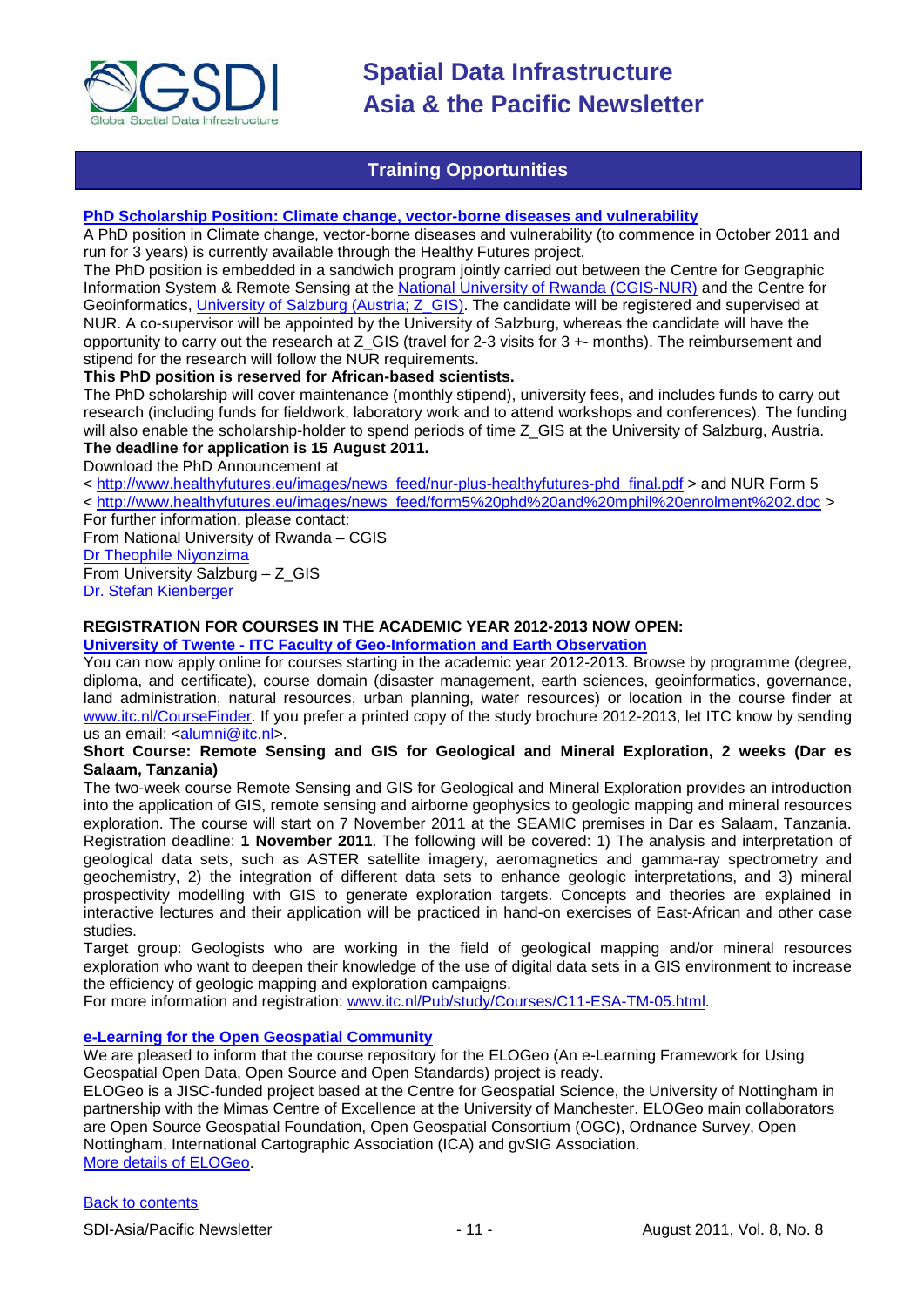

#### **gvSIG Training platform opens with a first course for gvSIG users**

The gvSIG Association tries to increase its learning offer through online courses, publishing a new learning platform: gvSIG Training. In parallel, the gvSIG Association launches its official certification program. It's a step forward in the training processes in free geomatic, creating an online training centre, that contributes to the spreading as well as to the sustainability of the gvSIG project. Training without geographic barriers, and with the best professionals.

In this platform, you will find courses in several languages to learn to use the different applications of the gvSIG project, in a user level as well as in a developer one. The courses list will be extended gradually with different gvSIG and free geomatic specialization courses (databases, map servers...), with the objective of covering the different needs of the Community.

The courses offered by gvSIG Training are part of the training routes that are required to obtain the gvSIG official certification.

For further information:

- gvSIG Training: [<http://gvsig-training.com/>](http://gvsig-training.com/)

- gvSIG Certifications: [<http://www.gvsig.com/services/certification>](http://www.gvsig.com/services/certification)

#### **GIS Courses by Distance Education NSW Riverina Tafe**

The courses listed below are all full Geographic Information Systems courses which can be studied over a number of semesters by distance study pathways.

[Certificate III in Spatial Information Services \(GIS\)](http://www.rit.tafensw.edu.au/nec/nrme/giscourses#Cert III in Spatial Information Services (CPP30109))

[Certificate IV in Spatial Information Services \(GIS\)](http://www.rit.tafensw.edu.au/nec/nrme/giscourses#Cert IV in Spatial Information Services (CPP40209))

[Diploma of Spatial Information Services \(GIS\)](http://www.rit.tafensw.edu.au/nec/nrme/giscourses#Diploma of Spatial Information Services (CPP50207))

Sourc[e: NSW River](http://www.rit.tafensw.edu.au/nec/nrme/giscourses)

#### **[Participatory Spatial Information Management and Communication Training Kit now available on-line](http://www.cta.int/en/About-us/CTA-news/Participatory-Spatial-Information-Management-and-Communication-Training-Kit-now-available-on-line)**

Co-published by CTA and IFAD in English and Spanish, the Training Kit is a unique product that can be tailored to meet user needs, ensuring that employees get the best training available on Participatory Spatial Information Management and Communication.

The [online version](http://pgis-tk.cta.int/) was launched at the beginning of March 2011. The DVD version was launched in December 2010. The Training Kit contains 15 Modules, each presented through a series of Units. Modules cover the entire spectrum of good developmental practice – from mobilising communities to developing a communication strategy based on the outcome of participatory mapping activities. The Modules touch on topics such as the fundamentals of training, ethics and community groundwork and processes as well as the more technical low-, mid- and high-tech participatory mapping methods.

Users decide what they want to cover and when. The product has been developed using the Multimedia Training Kit (MMTK) approach – which allows you to pick and choose those Modules, Units and components that best suit your particular requirements and develop a curriculum to suit your specific needs. **Publishers:** Technical Centre for Agricultural and Rural Co-operation ACP-EU (CTA), Wageningen, The Netherlands and International Fund for Agricultural Development (IFAD), Rome, Italy Source: [The Centre for Agricultural and Rural Cooperation](http://www.cta.int/en/About-us/Who-we-are)

#### <span id="page-11-0"></span>**[Back to contents](#page-0-0)**

### **Funding Opportunities, Awards, Grants**

#### **Europe's earth monitoring competition**

The Global Monitoring for Environment and Security (GMES) has opened this year's competition for the best new ideas and services for the best use of Earth observation data from Europe's Global Monitoring for Environment and Security program. Initiated by the European Space Agency (ESA), the Bavarian Ministry of Economy, the German Aerospace Center (DLR) and T-Systems, the competition is open to students, researchers, entrepreneurs, start-up companies and small and medium enterprises to develop new applications for data from the GMES initiative. Proposals can be submitted by September 15, 2011 in five categories: Best Service, Ideas, ESA App, DLR Environmental, and T-Systems Cloud Computing. Prizes are awarded for the winners of each category. And, an overall winner will be awarded the GMES Master which comes with an additional cash prize of 20,000 Euros.

Source: [GMES Masters](http://www.gmes-masters.com/competition) and Thanks to Wonkug Baek for this item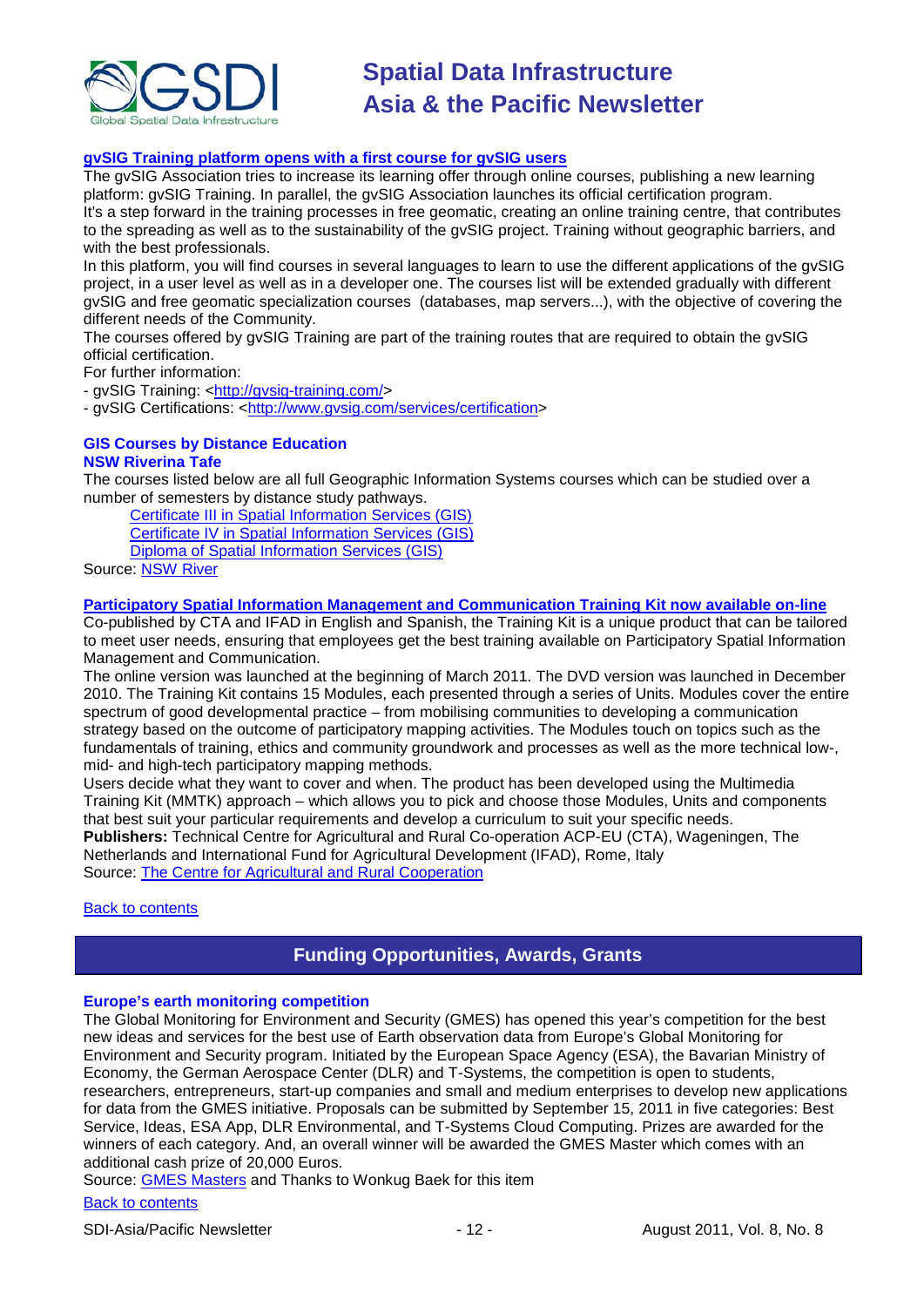

#### <span id="page-12-0"></span>**[Call for proposals: GSDI Small Grants Program 2011-2012](http://www.gsdi.org/node/315)**

The Global Spatial Data Infrastructure (GSDI) Association, the FGDC, and GISCorps have announced the Small Grants Program for the year 2011-12.

The Small Grants Program provides awards of \$2500 US in cash and/or contributed volunteer professional services for a technical or institutional projects. A list of typical projects follows - but this list is not exhaustive: Convening of national or sub-national seminars or workshops related to SDI

Producing SDI- and EOS-related training manuals and modules (these materials must not duplicate existing materials)

Establishing metadata and clearinghouse nodes (catalog services)

Establishing standards-based web mapping and data access services

Accomplishing geospatial data and/or SDI surveys or inventories

Producing and disseminating newsletters and awareness-raising materials about SDI

Drafting policy and legislation related to SDI

Priority will be given to projects in developing nations and countries with economies in transition. Grants can be awarded to SDI coordinating bodies (councils, committees) and GIS user groups, but the GSDI Association asks that one institution take responsibility for receiving/depositing the funds. Grants cannot be used to cover organization overhead expenses.

#### **Application deadline: 31 October 2011**

**[Back to contents](#page-0-0)** 

## **Employment Opportunities**

### **[Spatial Data Infrastructure/Technical Leader](http://www.spatialjobs.com.au/view_job.php?jobs_id=2108)**

· Key new ''Champion" role

· Engaging, collaborating, educating, consulting and facilitating

Land Information New Zealand (LINZ)'s purpose is to maintain and build confidence in property rights in land and geographic information as well as encourage land markets to develop and mature. Our work supports activities as diverse as buying a house, navigating the seas and sending emergency services to the right place. LINZ's New Zealand Geospatial Office is continuing its exciting period of development and growth, and there are now several work streams in motion within its industry-wide work programme. This new leadership role requires a strong collaborator with great interpersonal skills. You will be engaging with a range of external stakeholders from central and local government, academia and the private sector, working towards several key deliverables, one of which is a national formal spatial data infrastructure by 2014.

For further information please contact Joanna Schmelz, LINZ's agent on this recruitment, in the first instance on 0064 4 4999 471 or [jo@h2r.co.nz.](mailto:jo@h2r.co.nz)

To apply for this position please visit our Hot Jobs at [www.h2r.co.nz,](http://www.h2r.co.nz/) and refer to vacancy number 14691. Applications close 5pm on 11 August and all applications will be acknowledged by email.

#### <span id="page-12-1"></span>[Back to contents](#page-0-0)

### **Conference Proceedings**

#### **[Webcast presentations of Open Source GIS Conference 2011](http://cgs.nottingham.ac.uk/~osgis11/os_call_info.html)**

The webcasts of presentations of Open Source GIS 2011 Conference (OSGIS 2011) including the plenary presentations from OGC-OSGeo Interoperability day are now available.

**[INSPIRE 2011 Conference Report](http://www.sdimag.com/20110708150/events/event-coverage/inspire-2011-conference-report.html)** 27 June – 2 July, Edinburgh, UK



### **[2011 Esri Asia Pacific User Conference Proceedings](http://www.geodata.com.ph/index.php?option=com_content&view=article&id=226:2011-apuc-proceedings&catid=45:new-a-events)**

#### **[ISDE Working Group Meeting on Digital Earth Vision to 2020](http://www.digitalearth-isde.org/news/Digital%20Earth%20Vision%20to%202020.html)**

[Back to contents](#page-0-0) In March 2011, the International Society for Digital Earth held a working group meeting in Beijing on a Digital Earth Vision to 2020. The meeting brought together a diverse group of experts in an attempt to imagine how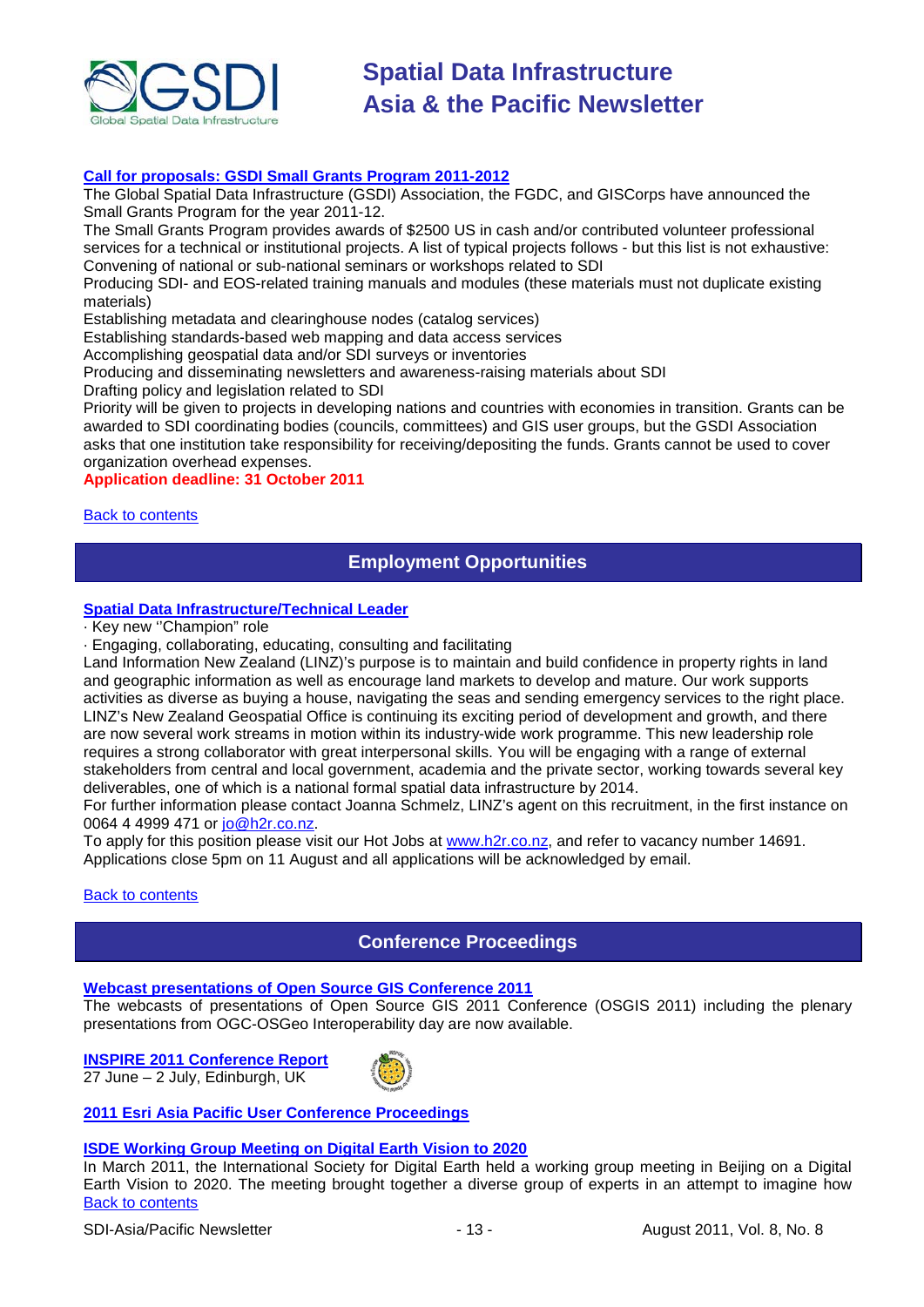

Digital Earth might evolve over the next decade. The Vision to 2020 is an updated reevaluation of the Digital Earth concept presented by Al Gore in 1998. This new vision takes into account the advances in technology made so far in the 21st century, considers changes in society and the ways people interact with technology, and anticipates the drivers that will affect future development.

#### <span id="page-13-0"></span>[Back to contents](#page-0-0)

### **Conferences, Events**

For upcoming events of global or major international interest, please visit the [upcoming conference list o](http://gsdi.org/events/upcnf.asp)n the GSDI website – as this conference list will be reserved for conferences within or with specific interest to the Asia Pacific Region.

#### **The editors welcome news of conferences & events from the newsletter subscribers**

#### **[Call for Expression of Interest to host AARSE 2014 and future Conferences](http://lists.gsdi.org/pipermail/sdi-africa/2010-November/001135.html)**

Call for Expression of Interest to host the 10th biennial International Conference of the African Association of Remote Sensing of the Environment (AARSE) in October 2014 and future Conferences. The 9th conference will be held in Morocco in October 2012.

| <b>Date</b>                     | <b>Location</b>                  | <b>Event</b>                                                                                                                                                                                                                                                                                                                                                                                                                                                                                                                                                                                                                                                                                                                                                                                                                                                                                                                                                                                                                                                                                                           |
|---------------------------------|----------------------------------|------------------------------------------------------------------------------------------------------------------------------------------------------------------------------------------------------------------------------------------------------------------------------------------------------------------------------------------------------------------------------------------------------------------------------------------------------------------------------------------------------------------------------------------------------------------------------------------------------------------------------------------------------------------------------------------------------------------------------------------------------------------------------------------------------------------------------------------------------------------------------------------------------------------------------------------------------------------------------------------------------------------------------------------------------------------------------------------------------------------------|
| <b>August 2011</b>              |                                  |                                                                                                                                                                                                                                                                                                                                                                                                                                                                                                                                                                                                                                                                                                                                                                                                                                                                                                                                                                                                                                                                                                                        |
| $3 - 4$ August                  | Kampala,<br>Uganda               | <b>1st Conference on Advances in Geomatics Research</b><br>The Department of Geomatics and Land Management, Makerere<br>University invites you to the 1st Conference on Advances in<br>Geomatics Research to be held from the 3rd - 4th of August 2011<br>at the CEDAT Conference Hall - Makerere University Kampala,<br>Uganda. The theme of the conference is "Geomatics Research for<br>Sustainable Development". The theme seeks to bring to the fore<br>Geomatics research and practice taking place internationally,<br>regionally and locally in Uganda. The conference essentially seeks<br>to highlight, promote, share and encourage scholarship in the<br>various Geomatics sub-disciplines such as Geographical<br>Information Systems (GIS), Remote Sensing, Engineering<br>Surveying, Global Navigation Satellite Systems (GNSS) Geodesy,<br>Land Management etc.<br>The conference will include preconference workshops, plenary and<br>technical sessions.<br>Contact: Moses Musinguzi - Head Geomatics and Land<br>Management Department - OR - Anthony Gidudu - Organising<br><b>Committee Chair</b> |
| 5 - 7 August                    | Washington, DC<br><b>USA</b>     | <b>THIRD INTERNATIONAL CONFERENCE ON SCIENCE IN</b><br><b>SOCIETY</b>                                                                                                                                                                                                                                                                                                                                                                                                                                                                                                                                                                                                                                                                                                                                                                                                                                                                                                                                                                                                                                                  |
| 8 - 10 August                   | Taipei                           | <b>AOGS 2011 Geosciences World Community Exhibition</b><br>The Geosciences World Community Exhibition will be held in<br>conjunction with the 8th Annual Meeting of the Asia Oceania<br><b>Geosciences Society (AOGS)</b>                                                                                                                                                                                                                                                                                                                                                                                                                                                                                                                                                                                                                                                                                                                                                                                                                                                                                              |
| 15 - 19 August                  | Nairobi, Kenya                   | <b>AGSE 2011</b>                                                                                                                                                                                                                                                                                                                                                                                                                                                                                                                                                                                                                                                                                                                                                                                                                                                                                                                                                                                                                                                                                                       |
| <b>17 - 19 August</b>           | Rio de Janeiro,<br><b>Brazil</b> | <b>Latin American Geospatial Forum</b>                                                                                                                                                                                                                                                                                                                                                                                                                                                                                                                                                                                                                                                                                                                                                                                                                                                                                                                                                                                                                                                                                 |
| $23 - 25$ August<br>31 August - | Perth, Australia<br>Oostende,    | 7th International Symposium on Digital Earth (ISDE7)<br>Held in conjunction with WALIS Forum 2011 and the 2011 NRM<br><b>Conference.</b> Registration is now <b>OPEN</b> .<br>The Australia Brazil Canada China Consortium will convene a<br>workshop, as will the CRC for Spatial Information.<br><b>ICAN 5: Coastal Atlases as Engines for Coastal and Marine</b>                                                                                                                                                                                                                                                                                                                                                                                                                                                                                                                                                                                                                                                                                                                                                    |
|                                 |                                  |                                                                                                                                                                                                                                                                                                                                                                                                                                                                                                                                                                                                                                                                                                                                                                                                                                                                                                                                                                                                                                                                                                                        |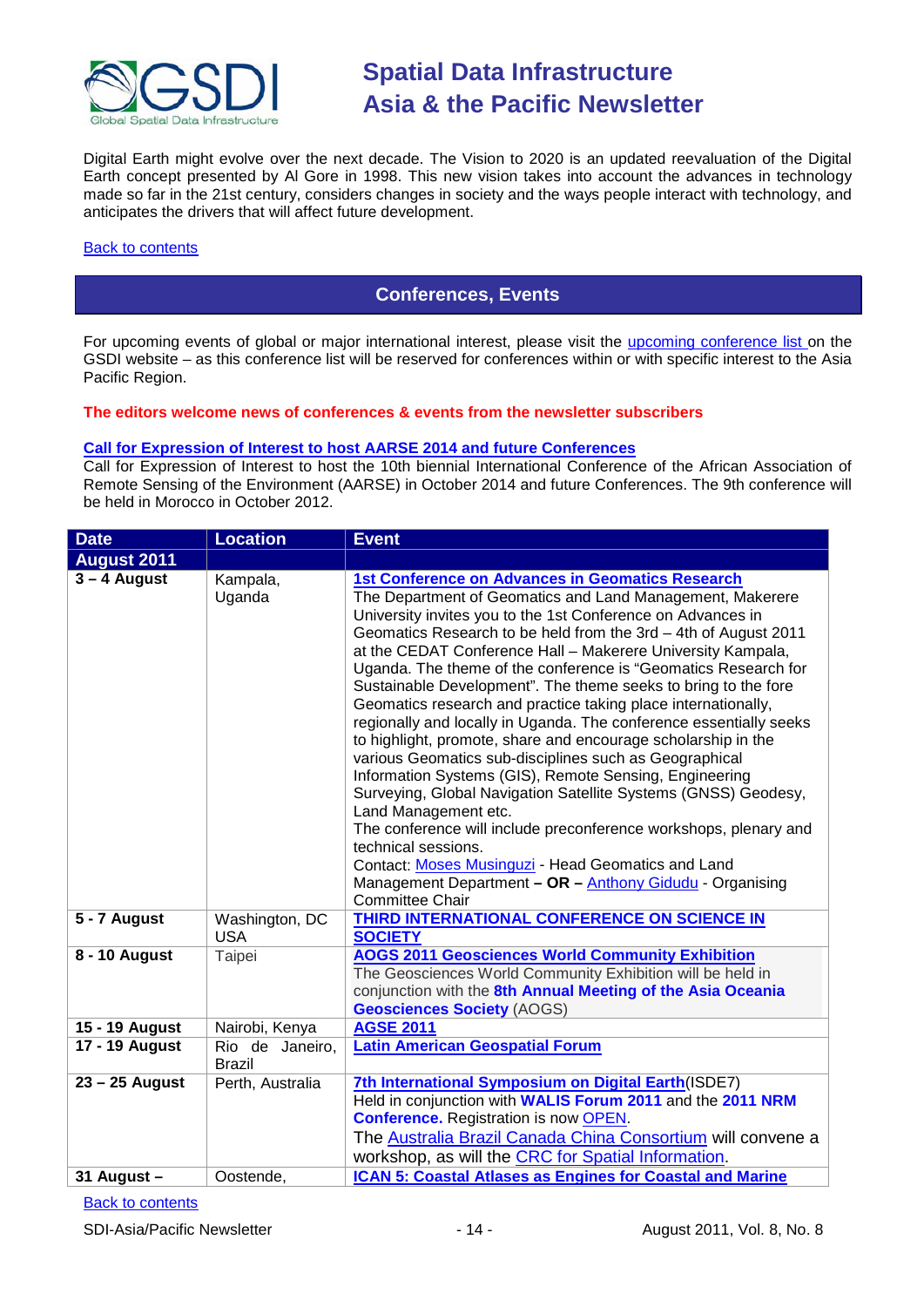

| 2 September<br>"NEW"          | Belgium                               | <b>Spatial Planning</b> . This event will take place at the headquarters of<br>the UNESCO International Oceanographic Data and Information<br>Exchange (IODE). ICAN 5 will focus on coastal web atlases as<br>engines that support and drive the coastal/marine spatial planning<br>(CMSP) process, primarily in northern and southern Europe, the<br>US, the Caribbean, and Africa. Participants will share progress on<br>national and regional-level efforts to improve and build atlases in<br>support of new national and regional CMSP directives.                                                                                                                                                                                                                                                                                                                                                                                                                                                                                                                          |
|-------------------------------|---------------------------------------|-----------------------------------------------------------------------------------------------------------------------------------------------------------------------------------------------------------------------------------------------------------------------------------------------------------------------------------------------------------------------------------------------------------------------------------------------------------------------------------------------------------------------------------------------------------------------------------------------------------------------------------------------------------------------------------------------------------------------------------------------------------------------------------------------------------------------------------------------------------------------------------------------------------------------------------------------------------------------------------------------------------------------------------------------------------------------------------|
| <b>September</b><br>2011      |                                       |                                                                                                                                                                                                                                                                                                                                                                                                                                                                                                                                                                                                                                                                                                                                                                                                                                                                                                                                                                                                                                                                                   |
| $9 - 11$<br><b>September</b>  | Denver, Colorado                      | <b>State of the Map (SotM)</b>                                                                                                                                                                                                                                                                                                                                                                                                                                                                                                                                                                                                                                                                                                                                                                                                                                                                                                                                                                                                                                                    |
| $12 - 16$<br><b>September</b> | Denver, Colorado                      | <b>FOSS4G 2011</b>                                                                                                                                                                                                                                                                                                                                                                                                                                                                                                                                                                                                                                                                                                                                                                                                                                                                                                                                                                                                                                                                |
| $15 - 16$<br><b>September</b> | Paris, FRANCE                         | <b>3rd Symposium on Earth Observation Business</b>                                                                                                                                                                                                                                                                                                                                                                                                                                                                                                                                                                                                                                                                                                                                                                                                                                                                                                                                                                                                                                |
| $18 - 22$<br><b>September</b> | Amman, Jordan                         | <b>ISNET / RJGC Workshop on Applications of Satellite</b><br><b>Technology in Water Resources Management</b><br>The workshop would comprise presentations by participants, topic-<br>specific lectures by experts and hands-on training which will focus<br>on building capabilities in use of SRS techniques for water<br>exploration. The main focus of the workshop is sharing of<br>knowledge, experiences and update relevant OIC researchers on<br>water resources exploration.<br><b>Important dates</b><br>Last date for abstract submission & applications<br>05 July<br>03 August<br>Intimation of selection<br>18 August<br>Last date for sending full papers & presentations                                                                                                                                                                                                                                                                                                                                                                                          |
| 19-22<br><b>September</b>     | Tossa de Mar,<br><b>SPAIN</b>         | 11th International Scientific & Technical Conference<br>From imagery to map: digital photogrammetric technologies.<br>E-mail: conference@racurs.ru                                                                                                                                                                                                                                                                                                                                                                                                                                                                                                                                                                                                                                                                                                                                                                                                                                                                                                                                |
| $28 - 30$<br>September        | The Delft,<br>Netherlands             | <b>UDMS 2011</b>                                                                                                                                                                                                                                                                                                                                                                                                                                                                                                                                                                                                                                                                                                                                                                                                                                                                                                                                                                                                                                                                  |
| October 2011                  |                                       |                                                                                                                                                                                                                                                                                                                                                                                                                                                                                                                                                                                                                                                                                                                                                                                                                                                                                                                                                                                                                                                                                   |
| 3-7 October                   | Taipei, TAIWAN                        | 32nd Asian Conference on Remote SensBegnsing for<br><b>Green Asia" (ACRS 2011)</b>                                                                                                                                                                                                                                                                                                                                                                                                                                                                                                                                                                                                                                                                                                                                                                                                                                                                                                                                                                                                |
| 5-7 October                   | Zanzibar<br>Beach<br>Resort, Tanzania | 6th ESRI Eastern Africa User Conference<br><b>Call for Presentations</b><br>ESRI Eastern Africa invites you to share and discuss your GIS<br>experiences by submitting a paper abstract for the upcoming<br>conference in any of the following tracks:<br>* Conference Track Sub-themes<br>* Mapping & Charting and Public Safety Defence & Intelligence,<br>Disaster Management, Law Enforcement, National Mapping &<br>Charting<br>* Government Demographics, Economic Development, Election<br>Services, Land Records, Public Works, Urban Planning<br>* Natural Resources Agriculture, Biodiversity Conservation,<br>Environmental Management, Water Resources<br>* Health Services and Education Higher Education, Public Health,<br>Research<br>* Utilities Electric Generation, Transmission & Distribution,<br>Telecommunications, Water & Sewerage<br>* Transportation & Business Aviation, Highways & Roads,<br>Logistics, Maritime Transportation, Railways, Real Estate<br><b>Abstract Submission</b><br>The deadline for abstract submission is 30 July 2011. Papers |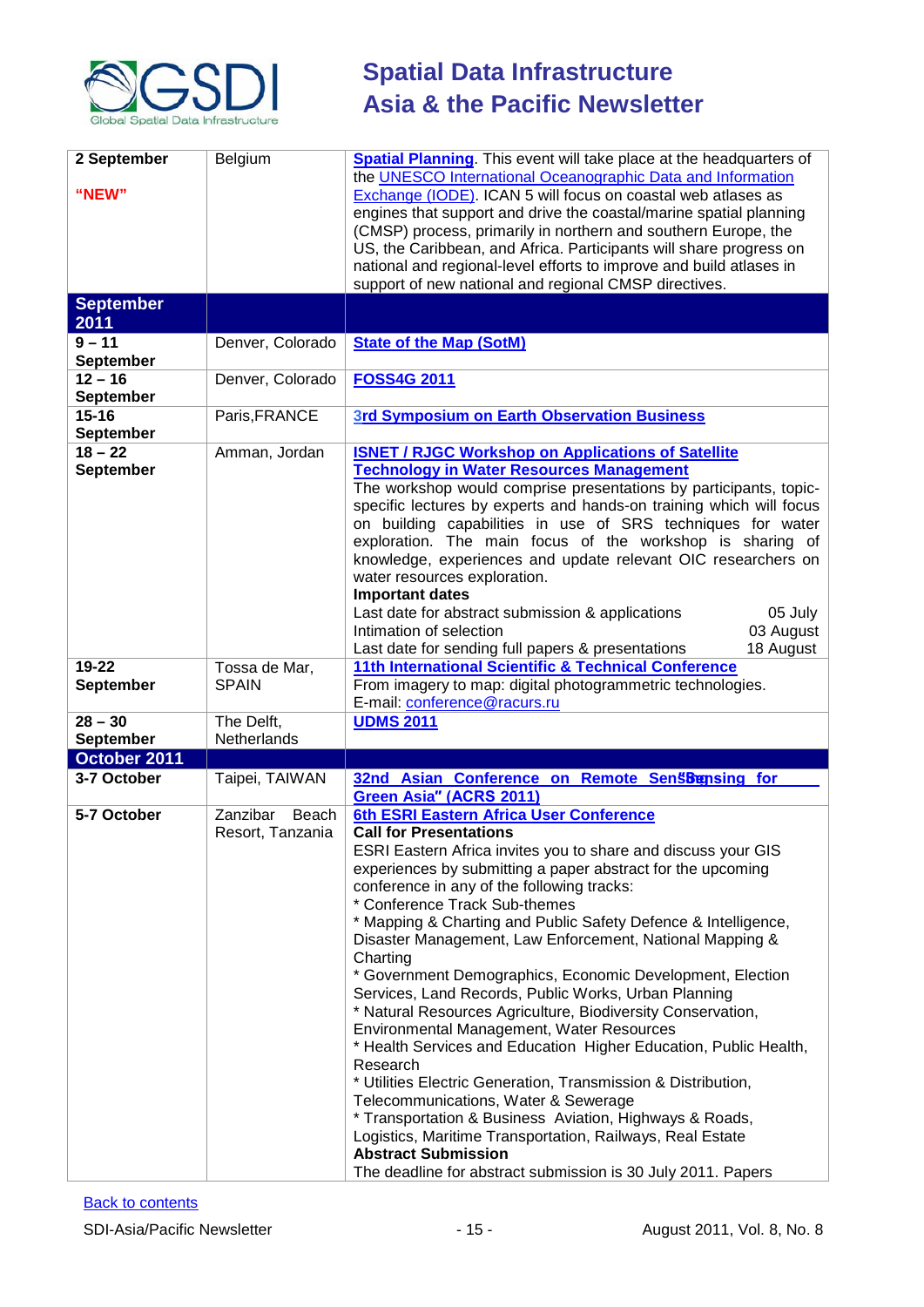

|                 |                         | brochure for the guidelines of abstract submission and submit your<br>abstract at http://www.esriea.co.ke/index.php/6th-esri-ea-user-<br>conference or contact events@esriea.co.ke.<br><b>Map Gallery</b><br>ESRI Eastern Africa invites you to submit posters/banners of your<br>GIS work done with ArcGIS software for display in the Map Gallery<br>during the conference and for inclusion in the keynote<br>presentations.<br>All poster presenters will receive a 30% discount on conference<br>registration. The poster submission deadline is the 24 September<br>2011. Contact events@esriea.co.ke for more details.<br><b>Registration</b><br>The Conference registration is now open and the Early Bird<br>Registration deadline is 12 August 2011. ESRI Eastern Africa<br>recommends that you register today and take advantage of the<br>Early Bird Registration. Visit http://www.esriea.co.ke/index.php/6th-<br>esri-ea-user-conference or contact events@esriea.co.ke for more |                                                                                                                                                                                                                                                                                                                                                                                                                                                                  |
|-----------------|-------------------------|------------------------------------------------------------------------------------------------------------------------------------------------------------------------------------------------------------------------------------------------------------------------------------------------------------------------------------------------------------------------------------------------------------------------------------------------------------------------------------------------------------------------------------------------------------------------------------------------------------------------------------------------------------------------------------------------------------------------------------------------------------------------------------------------------------------------------------------------------------------------------------------------------------------------------------------------------------------------------------------------|------------------------------------------------------------------------------------------------------------------------------------------------------------------------------------------------------------------------------------------------------------------------------------------------------------------------------------------------------------------------------------------------------------------------------------------------------------------|
|                 |                         | information and registration                                                                                                                                                                                                                                                                                                                                                                                                                                                                                                                                                                                                                                                                                                                                                                                                                                                                                                                                                                   |                                                                                                                                                                                                                                                                                                                                                                                                                                                                  |
| 6-7 October     | Melbourne,<br>Australia | <b>Celebrating ten</b><br><b>of</b><br>years<br><b>Celebrating 10 Years (2001-2011)</b><br>contributing<br>2001–2011<br>10 YEARS<br><b>CSDILA</b><br>)<br>ATA INFRASTRUCTURES<br>& LAND ADMINISTRATION                                                                                                                                                                                                                                                                                                                                                                                                                                                                                                                                                                                                                                                                                                                                                                                         | achievement<br>research<br>and<br>Established in 2001, the CSDILA has been<br>national<br>to<br>and<br>international<br>knowledge and practise in the domain of Land<br>Administration, SDI and spatial enablement for<br>ten years. To celebrate ten years of research<br>the CSDILA is proud to host a two day event<br>titled "Beyond Spatial Enablement" to be held in<br>Melbourne, October 2011 to discuss the future<br>directions of spatial enablement. |
| 17-19 October   | Jakarta,<br>Indonesia   | Map Asia is now rebranded as <b>Asia Geospatial Forum</b> .<br>Contact<br><b>Important Dates</b>                                                                                                                                                                                                                                                                                                                                                                                                                                                                                                                                                                                                                                                                                                                                                                                                                                                                                               |                                                                                                                                                                                                                                                                                                                                                                                                                                                                  |
|                 |                         | Abstract submission                                                                                                                                                                                                                                                                                                                                                                                                                                                                                                                                                                                                                                                                                                                                                                                                                                                                                                                                                                            | 29th July 2011                                                                                                                                                                                                                                                                                                                                                                                                                                                   |
|                 |                         | Abstract acceptance                                                                                                                                                                                                                                                                                                                                                                                                                                                                                                                                                                                                                                                                                                                                                                                                                                                                                                                                                                            | 19th August 2011                                                                                                                                                                                                                                                                                                                                                                                                                                                 |
|                 |                         | Author registration                                                                                                                                                                                                                                                                                                                                                                                                                                                                                                                                                                                                                                                                                                                                                                                                                                                                                                                                                                            | 09th September 2011                                                                                                                                                                                                                                                                                                                                                                                                                                              |
|                 |                         | Full paper submission                                                                                                                                                                                                                                                                                                                                                                                                                                                                                                                                                                                                                                                                                                                                                                                                                                                                                                                                                                          | 15th September 2011                                                                                                                                                                                                                                                                                                                                                                                                                                              |
|                 |                         | For information on paper submission                                                                                                                                                                                                                                                                                                                                                                                                                                                                                                                                                                                                                                                                                                                                                                                                                                                                                                                                                            |                                                                                                                                                                                                                                                                                                                                                                                                                                                                  |
|                 |                         | <b>Asian Geospatial Excellence Awards</b><br>GIS Development is proud to announce the 'Asian Geospatial<br>Excellence Awards' for innovations, applications, policies and<br>programs under the auspices of Asia Geospatial Forum 2011. This<br>award will recognize, highlight and honor the best projects or<br>applications of geospatial technologies in various segments, which<br>have made significant contributions towards the development of<br>new geospatial applications, or innovative modification of existing<br>practices. The dateline for submitting nominations is 15th July<br>2011.<br>Nominate a project now!                                                                                                                                                                                                                                                                                                                                                           |                                                                                                                                                                                                                                                                                                                                                                                                                                                                  |
| 20 - 21 October | Guilin, China           | <b>ISPRS Workshop on Geospatial Data Infrastructure:</b>                                                                                                                                                                                                                                                                                                                                                                                                                                                                                                                                                                                                                                                                                                                                                                                                                                                                                                                                       |                                                                                                                                                                                                                                                                                                                                                                                                                                                                  |
|                 |                         | From data acquisition and updating to smarter devices<br>2011                                                                                                                                                                                                                                                                                                                                                                                                                                                                                                                                                                                                                                                                                                                                                                                                                                                                                                                                  | <b>Contact</b>                                                                                                                                                                                                                                                                                                                                                                                                                                                   |
|                 |                         | <b>Deadline for abstracts: CLOSED</b>                                                                                                                                                                                                                                                                                                                                                                                                                                                                                                                                                                                                                                                                                                                                                                                                                                                                                                                                                          |                                                                                                                                                                                                                                                                                                                                                                                                                                                                  |
|                 |                         | The objective of the workshop is to provide a platform for scholars                                                                                                                                                                                                                                                                                                                                                                                                                                                                                                                                                                                                                                                                                                                                                                                                                                                                                                                            |                                                                                                                                                                                                                                                                                                                                                                                                                                                                  |
|                 |                         | and professionals in relevant areas to exchange research ideas and<br>interests, to present the newest research results, to discuss the                                                                                                                                                                                                                                                                                                                                                                                                                                                                                                                                                                                                                                                                                                                                                                                                                                                        |                                                                                                                                                                                                                                                                                                                                                                                                                                                                  |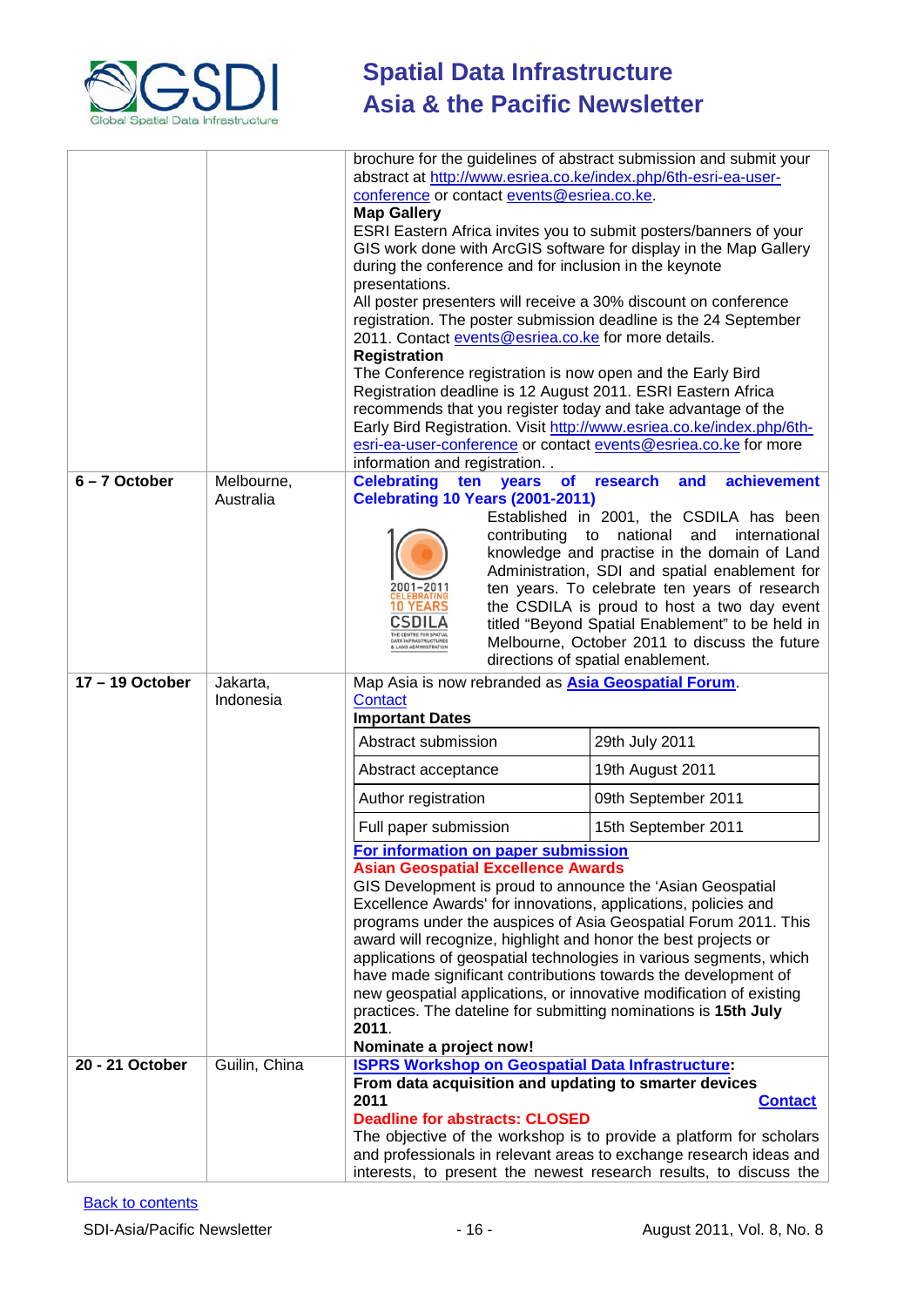

|                              |                 | cutting-edge technology, and to promote the development and                                                                                                                                                                                                                                                                                                                                                                                                                                                                                                                                                                                                                                                                                                                                                                                                                                                                                                                                                                                                              |
|------------------------------|-----------------|--------------------------------------------------------------------------------------------------------------------------------------------------------------------------------------------------------------------------------------------------------------------------------------------------------------------------------------------------------------------------------------------------------------------------------------------------------------------------------------------------------------------------------------------------------------------------------------------------------------------------------------------------------------------------------------------------------------------------------------------------------------------------------------------------------------------------------------------------------------------------------------------------------------------------------------------------------------------------------------------------------------------------------------------------------------------------|
| 24 - 27 October              | Seoul, Korea    | application of SDI and the international collaboration.<br><b>United Nations Forum on Global Geospatial Information</b>                                                                                                                                                                                                                                                                                                                                                                                                                                                                                                                                                                                                                                                                                                                                                                                                                                                                                                                                                  |
|                              |                 | <b>Management (GGIM)</b>                                                                                                                                                                                                                                                                                                                                                                                                                                                                                                                                                                                                                                                                                                                                                                                                                                                                                                                                                                                                                                                 |
| $25^{th} - 28th$             | Paris, France   | FIG Commission 3 Workshop - The Empowerment of Local<br><b>Authorities: Spatial Information and Spatial Planning Tools</b><br><b>Website</b>                                                                                                                                                                                                                                                                                                                                                                                                                                                                                                                                                                                                                                                                                                                                                                                                                                                                                                                             |
| <b>November</b><br>2011      |                 |                                                                                                                                                                                                                                                                                                                                                                                                                                                                                                                                                                                                                                                                                                                                                                                                                                                                                                                                                                                                                                                                          |
| $7 - 11$                     | Abuja, Nigeria  | <b>AfricaGIS 2011: A Geospatial Technology Revolution in Africa</b>                                                                                                                                                                                                                                                                                                                                                                                                                                                                                                                                                                                                                                                                                                                                                                                                                                                                                                                                                                                                      |
| <b>November</b>              |                 | Sub-themes:<br>Spatially-enabled Governance;<br>Enterprise GIS and Land Administration: the building blocks<br>of sustainable development;<br>New Trends: crowd-sourcing, volunteered geographic<br>information (VGI), and web services in the cloud;<br>Business Geographic's: the geospatial advantage<br>Please submit your abstracts to secretariat@eis-africa.org<br>immediately.                                                                                                                                                                                                                                                                                                                                                                                                                                                                                                                                                                                                                                                                                   |
| $14 - 16$                    | Luala Lumpur,   | The International Conference on Informatics Engineering &                                                                                                                                                                                                                                                                                                                                                                                                                                                                                                                                                                                                                                                                                                                                                                                                                                                                                                                                                                                                                |
| <b>November</b>              | Malaysia        | <b>Information Science (ICIEIS2011)</b><br><b>Contact</b><br>University Technology Malaysia, Malaysia                                                                                                                                                                                                                                                                                                                                                                                                                                                                                                                                                                                                                                                                                                                                                                                                                                                                                                                                                                    |
| "NEW"                        |                 | Nov. 14-16, 2011                                                                                                                                                                                                                                                                                                                                                                                                                                                                                                                                                                                                                                                                                                                                                                                                                                                                                                                                                                                                                                                         |
|                              |                 | All the papers will be reviewed and the accepted papers in the<br>conference will be published in the Communications in Computer<br>and Information Science (CCIS) of Springer Lecture Notes Series<br>(www.springer.com/series/7899), and will be indexed in many<br>global databases including ISI Proceedings and Scopus. In<br>addition, selected papers after complete modification and revision<br>will be published in the special issues journals.<br>Researchers are encouraged to submit their work electronically.<br>Submitted paper should not exceed 15 pages, including<br>illustrations. Papers should be submitted electronically. All papers<br>will be fully refereed by a minimum of two specialized referees.<br>Before final acceptance, all referees comments must be<br>considered.<br><b>Important Dates</b><br>==============<br><b>Submission Date</b><br>: Aug. 1, 2011<br>Notification of acceptance: Aug. 20, 2011<br>Camera Ready submission : Aug. 30, 2011<br>Registration<br>: Aug. 30, 2011<br>Conference dates<br>: Nov. 14-16, 2011 |
| $14 - 16$<br><b>November</b> | Madrid, Spain   | ICERI2011, the International Conference of Education,<br><b>Research and Innovation</b><br>Abstract submission: 14th July 2011<br>Acceptance notification: 1st September 2011<br>Final Paper submission: 29th September 2011                                                                                                                                                                                                                                                                                                                                                                                                                                                                                                                                                                                                                                                                                                                                                                                                                                             |
| $14 - 18$                    | Santiago, Chile | UGI 2001 International Geographic Union "Regional                                                                                                                                                                                                                                                                                                                                                                                                                                                                                                                                                                                                                                                                                                                                                                                                                                                                                                                                                                                                                        |
| <b>November</b>              |                 | <b>Geographic Conference"</b><br><b>Contact</b><br><b>Brochure &amp; Call for Papers</b>                                                                                                                                                                                                                                                                                                                                                                                                                                                                                                                                                                                                                                                                                                                                                                                                                                                                                                                                                                                 |
| $15 - 16$<br><b>November</b> | Seoul, Korea    | Esri Korea, Inc. is proud to host the 7th Esri Asia Pacific User<br><b>Conference</b>                                                                                                                                                                                                                                                                                                                                                                                                                                                                                                                                                                                                                                                                                                                                                                                                                                                                                                                                                                                    |
| $15 - 17$                    | Canberra,       | Spatial@Gov2011                                                                                                                                                                                                                                                                                                                                                                                                                                                                                                                                                                                                                                                                                                                                                                                                                                                                                                                                                                                                                                                          |
| <b>November</b>              | Australia       |                                                                                                                                                                                                                                                                                                                                                                                                                                                                                                                                                                                                                                                                                                                                                                                                                                                                                                                                                                                                                                                                          |
| $21 - 25$                    | Wellington,     | <b>Surveying &amp; Spatial Sciences Conference 2011</b>                                                                                                                                                                                                                                                                                                                                                                                                                                                                                                                                                                                                                                                                                                                                                                                                                                                                                                                                                                                                                  |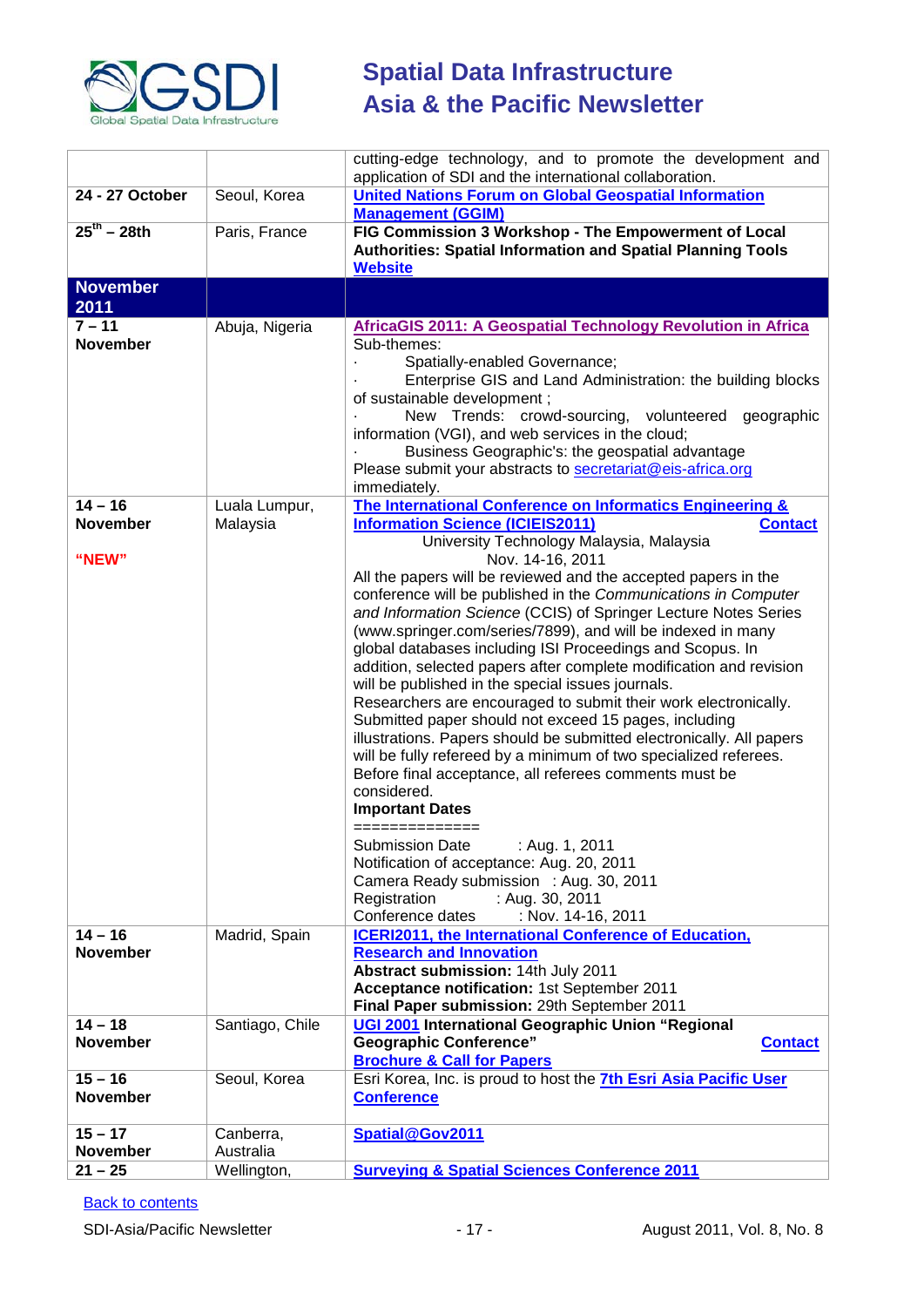

| <b>November</b>     | New Zealand       |                                                                      |
|---------------------|-------------------|----------------------------------------------------------------------|
| 29 November -       | University of     | <b>The State of Australian Cities</b>                                |
| 2 December          | Melbourne,        | <b>Key Dates</b>                                                     |
|                     | <b>AUSTRALIA</b>  | 06 MAY 2011<br>Full papers due                                       |
|                     |                   | Reviewed papers returned<br>01 JUL 2011                              |
|                     |                   | Early registration closes<br><b>29 JUL 2011</b>                      |
|                     |                   | 31 OCT 2011<br>Final papers due                                      |
| <b>December</b>     |                   |                                                                      |
|                     |                   |                                                                      |
| 2011                |                   |                                                                      |
| 5 - 7 December      | Hue City,         | The 9th International Conference on Advances in Mobile               |
|                     | Vietnam           | <b>Computing and Multimedia (MoMM2011)</b>                           |
|                     |                   | 15 July 2011: Full Papers (8 pages), Short papers, Demos and         |
|                     |                   | work in progress (5 pages)                                           |
|                     |                   | 15 September 2011: Acceptance Notification                           |
|                     |                   | 15 October 2011: Camera-Ready Papers and Authors Registration        |
|                     |                   | The submitted papers should not exceed 8 pages and must follow       |
|                     |                   | the ACM guidelines.<br>Contact                                       |
| $11 - 14$           | Abu Dhabi, UAE    | <b>CALL FOR PAPERS</b>                                               |
| <b>December</b>     |                   | The 6th International Conference for Internet Technology and         |
|                     |                   | <b>Secured Transactions (ICITST-2011)</b>                            |
|                     |                   | The ICITST is an international refereed conference dedicated to the  |
|                     |                   | advancement of the theory and practical implementation of secured    |
|                     |                   | Internet transactions and to fostering discussions on information    |
|                     |                   | technology evolution. The ICITST aims to provide a highly            |
|                     |                   | professional and comparative academic research forum that            |
|                     |                   | promotes collaborative excellence between academia and industry.     |
|                     |                   | Full Paper Submission Date: June 30, 2011                            |
|                     |                   | Extended Abstract (Work in Progress) Submission: July 31             |
|                     |                   |                                                                      |
|                     |                   | Early Registration Deadline (Authors only): September 30, 2011       |
|                     |                   | Late Registration Deadline (Authors only): November 15, 2011         |
|                     |                   | Participants Registration: May 01 to December 01, 2011               |
|                     |                   | For more details                                                     |
| <b>January 2012</b> |                   |                                                                      |
| $10 - 12$ January   | University of BC, | Eighth International Conference on Environmental, Cultural,          |
|                     | Vancouver,        | <b>Economic and Social Sustainability.</b>                           |
|                     | Canada            |                                                                      |
| $16 - 18$ January   | UCLA,             | <b>EIGHTH INTERNATIONAL CONFERENCE ON TECHNOLOGY,</b>                |
|                     | Los Angeles,      | <b>KNOWLEDGE AND SOCIETY</b>                                         |
|                     | <b>USA</b>        | Presenters may choose to submit written papers for publication in    |
|                     |                   | the fully refereed International Journal of Technology, Knowledge    |
|                     |                   | and Society. If you are unable to attend the conference in person,   |
|                     |                   | virtual registrations are also available which allow you to submit a |
|                     |                   | paper for refereeing and possible publication in this fully refereed |
|                     |                   | academic Journal.                                                    |
|                     |                   | The deadline for the next round in the call for papers (a title and  |
|                     |                   | short abstract) is 14 June 2011.                                     |
| <b>April 2012</b>   |                   |                                                                      |
| 11 - 13 April       | Lancaster, UK     | Call for Papers, GISRUK2012, Lancaster University, 2012              |
|                     |                   | We are pleased to invite you to submit short (~1500 word) papers     |
| "NEW"               |                   | for the 20th annual GIS Research UK conference (GISRUK).             |
|                     |                   | We welcome papers covering all aspects of theoretical and applied    |
|                     |                   | GIS research, particularly those within the following themes:        |
|                     |                   | • Environmental Geoinformatics                                       |
|                     |                   | • Open-Source GI                                                     |
|                     |                   | $•$ Web2.0                                                           |
|                     |                   | • Qualitative GIS                                                    |
|                     |                   | • Spatial Ecology                                                    |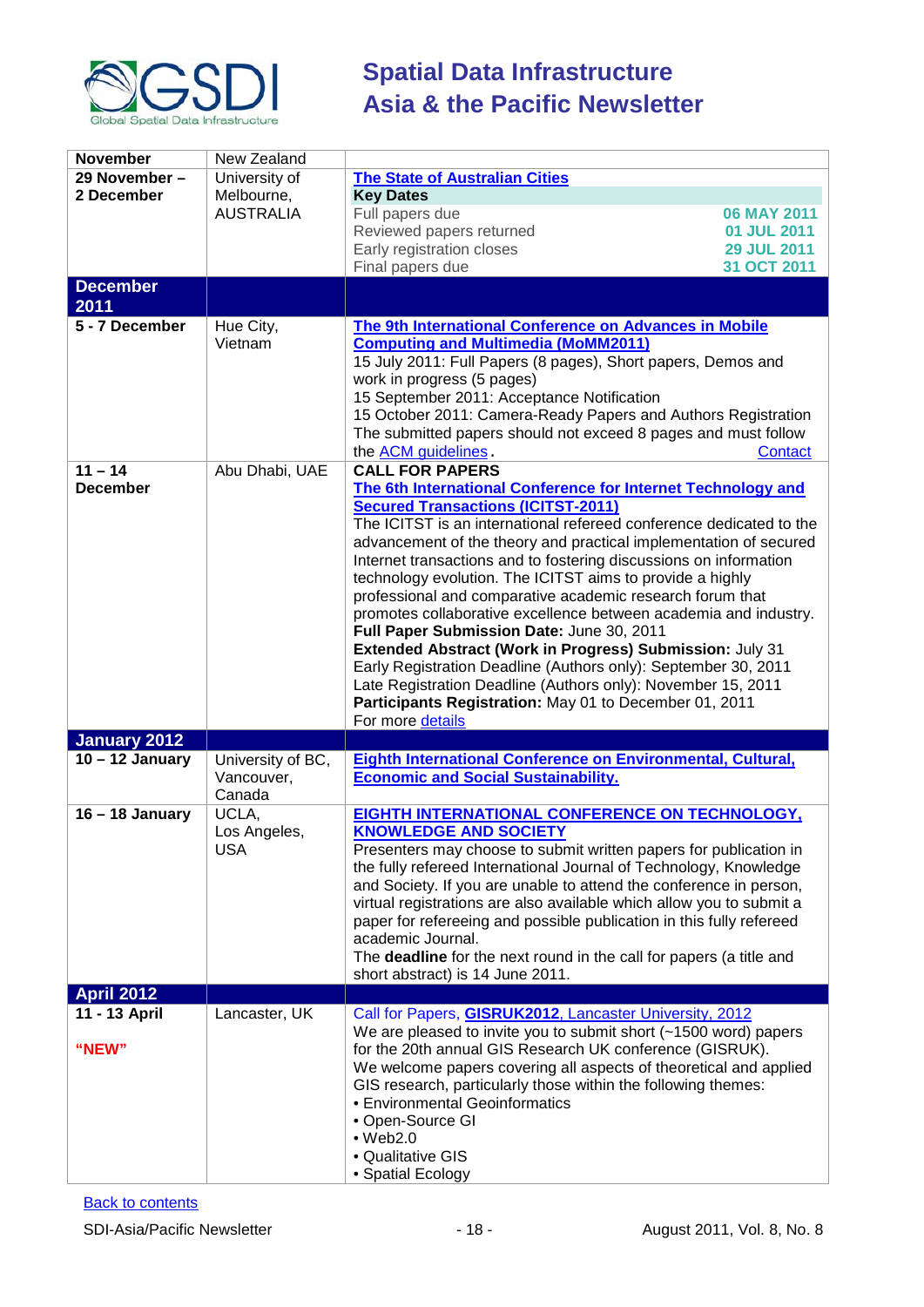

| <b>May 2012</b><br>13-17 May | Quebec City,<br>Canada  | • Health<br>• Emergency Response<br>• Landscape Visualisation<br>• Geospatial Semantics<br>• Location-Based Services<br>• Remote Sensing and Photogrammetry<br>The closing date for submissions is 25th November 2011. All<br>papers will be subject to peer review with accepted papers<br>allocated to oral and poster sessions accordingly. Conference<br>proceedings including all papers accepted for oral and poster<br>presentation will be made available as a free e-book (with ISBN)<br>and as hardcopy for purchase via http://www.lulu.com.<br>The conference will be proceeded by a Open Source GeoSpatial<br>software workshop and a Young Researchers Forum commencing<br>on Tuesday 10th April 2012.<br>The keynote speakers for the conference will be:<br>- Pete Atkinson, University of Southampton, UK<br>- Mei-Po Kwan, Ohio State University, USA<br>- Tyler Mitchell, Executive Director, OSGeo, USA<br>For more information and submission details please visit the<br>conference website: http://www.lancs.ac.uk/gisruk2012 or contact<br>members of the local organising committee via<br>gisruk2012@lancs.ac.uk . We look forward to receiving your<br>submissions and welcoming you to Lancaster in 2012.<br>2012 Joint World Conference<br><b>GSDI 13 and Canadian Geomatics Conference (CCC)</b><br>hosted by <b>GEOIDE</b> Network |
|------------------------------|-------------------------|-------------------------------------------------------------------------------------------------------------------------------------------------------------------------------------------------------------------------------------------------------------------------------------------------------------------------------------------------------------------------------------------------------------------------------------------------------------------------------------------------------------------------------------------------------------------------------------------------------------------------------------------------------------------------------------------------------------------------------------------------------------------------------------------------------------------------------------------------------------------------------------------------------------------------------------------------------------------------------------------------------------------------------------------------------------------------------------------------------------------------------------------------------------------------------------------------------------------------------------------------------------------------------------------------------------------------------------------------------------------|
|                              |                         | GSDI 13 invites presentations/papers covering the full range of<br>practice, development and research experiences that advance the<br>practice and theory of spatial data infrastructure development and<br>spatial enablement of society. GSDI 13 will support three primary<br>forms of publication:<br>(1) a normal conference proceedings with abstracts and full articles<br>(non-refereed and refereed), published on a CD,<br>(2) a pre-conference published book of fully refereed articles, and<br>(3) a post-conference special edition of the International Journal of<br>Spatial Data Infrastructures Research (IJSDIR) with full articles<br>selected from the proceedings and then fully refereed and revised<br>after the conference.                                                                                                                                                                                                                                                                                                                                                                                                                                                                                                                                                                                                              |
|                              |                         |                                                                                                                                                                                                                                                                                                                                                                                                                                                                                                                                                                                                                                                                                                                                                                                                                                                                                                                                                                                                                                                                                                                                                                                                                                                                                                                                                                   |
| <b>August 2012</b>           |                         |                                                                                                                                                                                                                                                                                                                                                                                                                                                                                                                                                                                                                                                                                                                                                                                                                                                                                                                                                                                                                                                                                                                                                                                                                                                                                                                                                                   |
| 25 August -<br>1 September   | Melbourne,<br>Australia | <b>XXII International Society for Photogrammetry &amp; Remote</b><br><b>Sensing Congress</b><br>Email: isprs2012@icms.com.au                                                                                                                                                                                                                                                                                                                                                                                                                                                                                                                                                                                                                                                                                                                                                                                                                                                                                                                                                                                                                                                                                                                                                                                                                                      |
|                              |                         |                                                                                                                                                                                                                                                                                                                                                                                                                                                                                                                                                                                                                                                                                                                                                                                                                                                                                                                                                                                                                                                                                                                                                                                                                                                                                                                                                                   |
| October 2012                 | Morocco                 | 10th biennial International Conference of the African<br><b>Association of Remote Sensing of the Environment (AARSE)</b>                                                                                                                                                                                                                                                                                                                                                                                                                                                                                                                                                                                                                                                                                                                                                                                                                                                                                                                                                                                                                                                                                                                                                                                                                                          |
| 2014                         |                         |                                                                                                                                                                                                                                                                                                                                                                                                                                                                                                                                                                                                                                                                                                                                                                                                                                                                                                                                                                                                                                                                                                                                                                                                                                                                                                                                                                   |